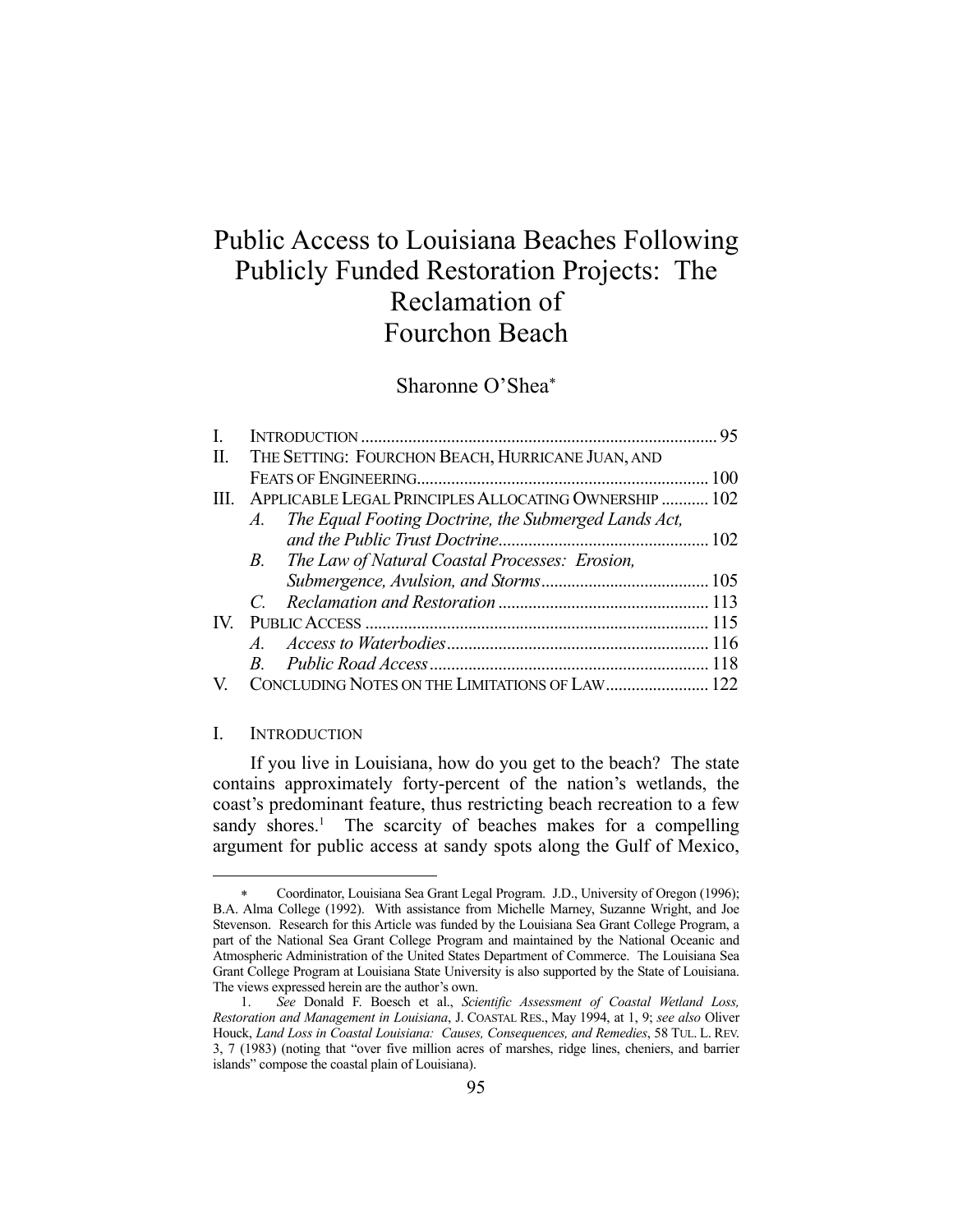although it is questionable whether the law supports this argument. A recent coastal-use permit request for work on Fourchon Beach, Louisiana,<sup>2</sup> and the placement of unauthorized barriers thereon, brought to light questions regarding public use of Louisiana's coast that geography usually does not give citizens an opportunity to ask.3 This Article compares the ownership implications resulting from destructive storm events and the subsequent restoration of coastal property. This Article also addresses alternatives to ownership that provide public access rights, such as servitudes under the civil law. Finally, using Fourchon Beach as an example, this Article illustrates the animosity that can be generated when cherished public and private rights clash in the absence of jurisprudence to harmonize conflicting concerns.

Most will agree that the "equal footing" doctrine<sup>4</sup> and the "public trust" doctrine<sup>5</sup> provide authority for state ownership and management of some coastal areas. However, contention arises over just what land is subject to the state's ownership and management, particularly when hurricanes or other storm events alter the boundary between dry land and submerged areas.<sup>6</sup> In such instances, ascertaining which property is subject to state control relies heavily upon factual inquiry, as well as application of property law principles.<sup>7</sup> With varying outcomes,

 <sup>2.</sup> Fourchon Beach is located approximately 70 miles south of New Orleans, between Port Fourchon and Grand Isle, Louisiana, on the Gulf Coast in Lafourche Parish. *See, e.g.*, *Louisiana Fishing Magazine* (visited Mar. 28, 2000) <http://www.lafishmag.com/publicbeach. html> (providing a map and driving directions from New Orleans to Fourchon Beach).

 <sup>3.</sup> *See* LAFOURCHE COASTAL ZONE MANAGEMENT PROGRAM, PERMIT APPLICATION # P971367 [hereinafter PERMIT APPLICATION # P971367] (on file with author).

 <sup>4.</sup> *See* Pollard v. Hagan, 44 U.S. (3 How.) 212, 230 (1845) ("First, The shores of navigable waters, and the soils under them, were not granted by the Constitution to the United States, but were reserved to the states respectively. Secondly, The new states have the same rights, sovereignty, and jurisdiction over this subject as the original states."); *see also id.* at 229 (noting the doctrine that new states are "admitted into the union on an *equal footing* with the original states, the constitution, laws, and compact, to the contrary notwithstanding") (emphasis added).

 <sup>5.</sup> *See* Illinois Cent. R.R. v. Illinois, 146 U.S. 387, 452-56 (1892) (holding that waterbottoms are held in trust for the public and that states may not alienable them in such a way that impedes public use). *See generally* Joseph Sax, *The Public Trust Doctrine in Natural Resource Law: Effective Judicial Intervention*, 68 MICH. L. REV. 471 (1970) (discussing the public trust doctrine as it applies to natural resources).

 <sup>6.</sup> *See, e.g.*, City of Corpus Christi v. Davis, 622 S.W.2d 640, 644 (Tex. Ct. App. 1981) (noting a distinction between erosion, which leads to loss of title, and avulsion, which does not lead to title loss); Siesta Properties, Inc. v. Hart, 122 So. 2d 218, 223 (Fla. Dist. Ct. App. 1960) (noting that an owner cannot claim additions to his land from accretion unless the accretion begins upon the owner's land and not that of the state).

 <sup>7.</sup> *See City of Corpus Christi*, 622 S.W.2d at 644-45 (stating that plaintiff land owners must overcome a presumption of state ownership by showing avulsion or the rapid and perceptible removal of land); *see also Siesta Properties, Inc.*, 122 So. 2d at 223 (relating that the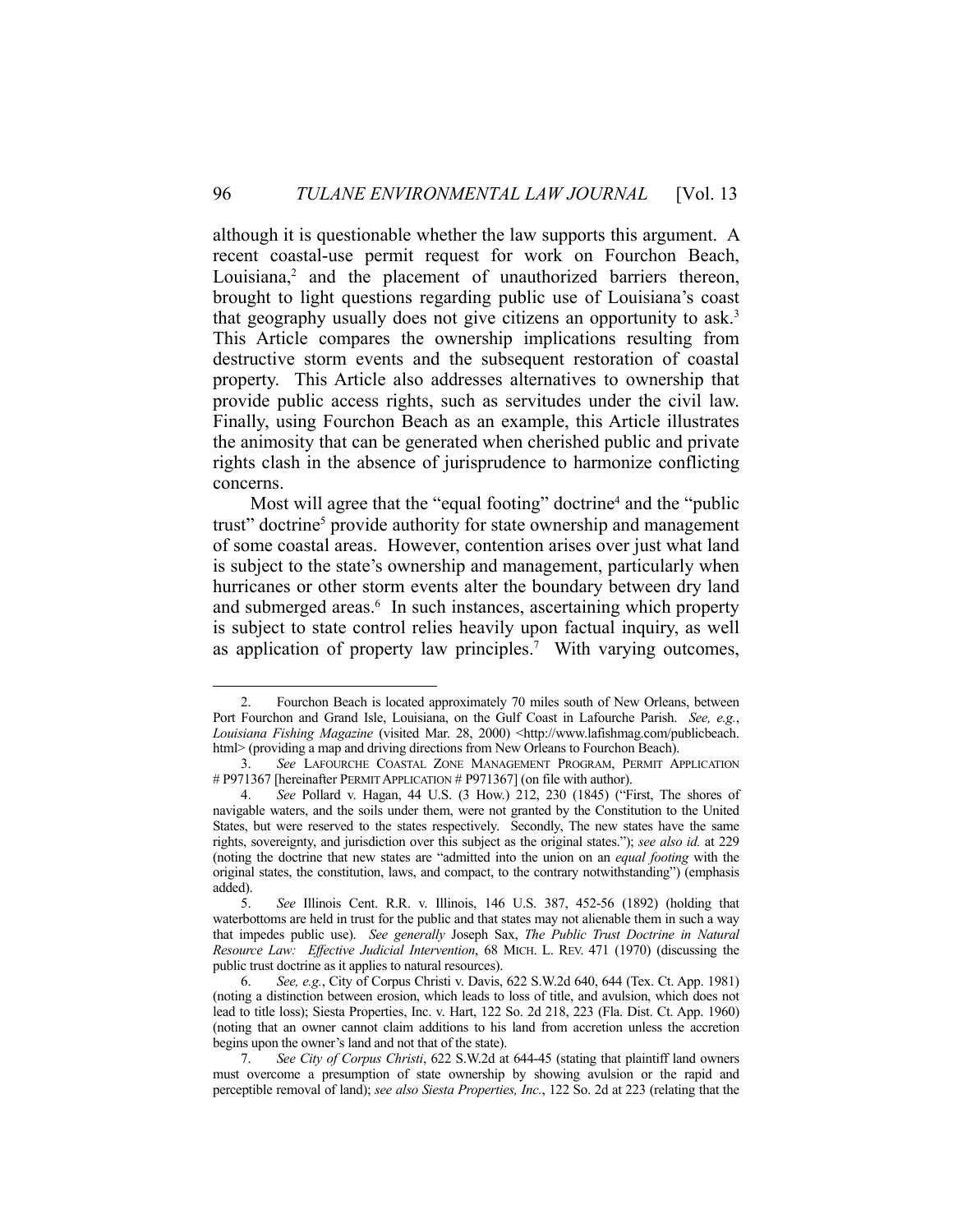some Gulf Coast states have addressed the boundary changes associated with hurricane damage;<sup>8</sup> Louisiana has not.

 In fact, Louisiana jurisprudence supports a variety of potential outcomes, with different interest groups urging application of their preference. Public access advocates assert that when the forces of nature expand a navigable waterbody, state ownership of that waterbody's bottomlands follows.<sup>9</sup> Marsh owners support a "snapshot in time" analysis that holds static the boundaries of state ownership, as determined at the time of statehood.<sup>10</sup> They argue that because a landowner owns everything above and below the soil, submergence of land does not divest the landowner of title.<sup>11</sup>

 Reclamation, however, can bring back land that has been lost to a waterbody.12 The Louisiana Constitution grants a riparian landowner with enough money and machinery the opportunity to restore eroded land.<sup>13</sup> This opportunity may pose an interesting

 10. *See, e.g.*, Andy Crawford, *Are You Trespassing? Your Guess Is as Good as Anybody Else's*, LA. SPORTSMAN, May 1998, at 12 [hereinafter Crawford, *Are You Trespassing?*].

 11. *See* LA. CIV. CODE ANN. art. 490 (West 2000) ("Unless otherwise provided by law, the ownership of a tract of land carries with it the ownership of everything that is directly above or under it."). Such an argument is likely motivated by the union of mineral rights with surface ownership in this oil- and natural gas-rich state. To lose ownership of the land would mean a concurrent loss of potentially valuable mineral rights. *See* Barthold v. Dover, 153 So. 49, 50 (La. Ct. App. 1934) ("[M]ineral rights constitute a servitude of mere right to go upon the land and explore for and reduce to possession minerals."); Desormeaux v. Inexco Oil Co., 298 So. 2d 897, 899 (La. Ct. App. 1974) ("Under the law of capture, the landowner is not the owner of minerals beneath the surface of his lands. He has the right to search for and draw the mineral through the soil and thereby become the owner."). Article IX, section 4, of the Louisiana Constitution specially provides for mineral rights associated with coastal restoration projects, allowing the "state and the landowner having the right to reclaim or recover the land" to agree to the "disposition of mineral rights, in accordance with the conditions and procedures provided by law." LA. CONST. art. IX,  $\S$  4(A).

 12. "Reclamation" is defined as "the raising of land through filling or other physical works which elevate the surface of the theretofore submerged land . . . to such heights as may . . . ensure reasonably permanent existence of the reclaimed lands." LA. REV. STAT. ANN. § 41:1702(F) (West 1990); *see also* BLACK'S LAW DICTIONARY 1277 (7th ed. 1999) (defining "reclamation" as "[t]he act or an instance of improving the value of economically useless land by physically changing the land").

 13. *See* LA. CONST. art. IX, § 3 (The bed of a navigable waterbody may not be alienated "except for purposes of reclamation by the riparian owner to recover land lost through erosion. . . . Except as provided in this Section, the bed of a navigable water body may be reclaimed only for public use."). A riparian owner seeking to reclaim eroded land can apply to the Louisiana State Land Office, Lands and Waterbottoms Management Division. The application process consists primarily of routine paperwork, surveys of the property, and an agreement with the governor's office. *See* LA. REV. STAT. ANN. § 41:1702 (West 1990);

evidence respecting the physical condition of the area before and after the hurricane is considered in the determination of whether or not accretion occurred).

 <sup>8.</sup> *See generally City of Corpus Christi*, 622 S.W.2d at 640; *Siesta Properties, Inc.*, 122 So. 2d at 218.

 <sup>9.</sup> *See* Miami Corp. v. State, 173 So. 315, 318 (La. 1936).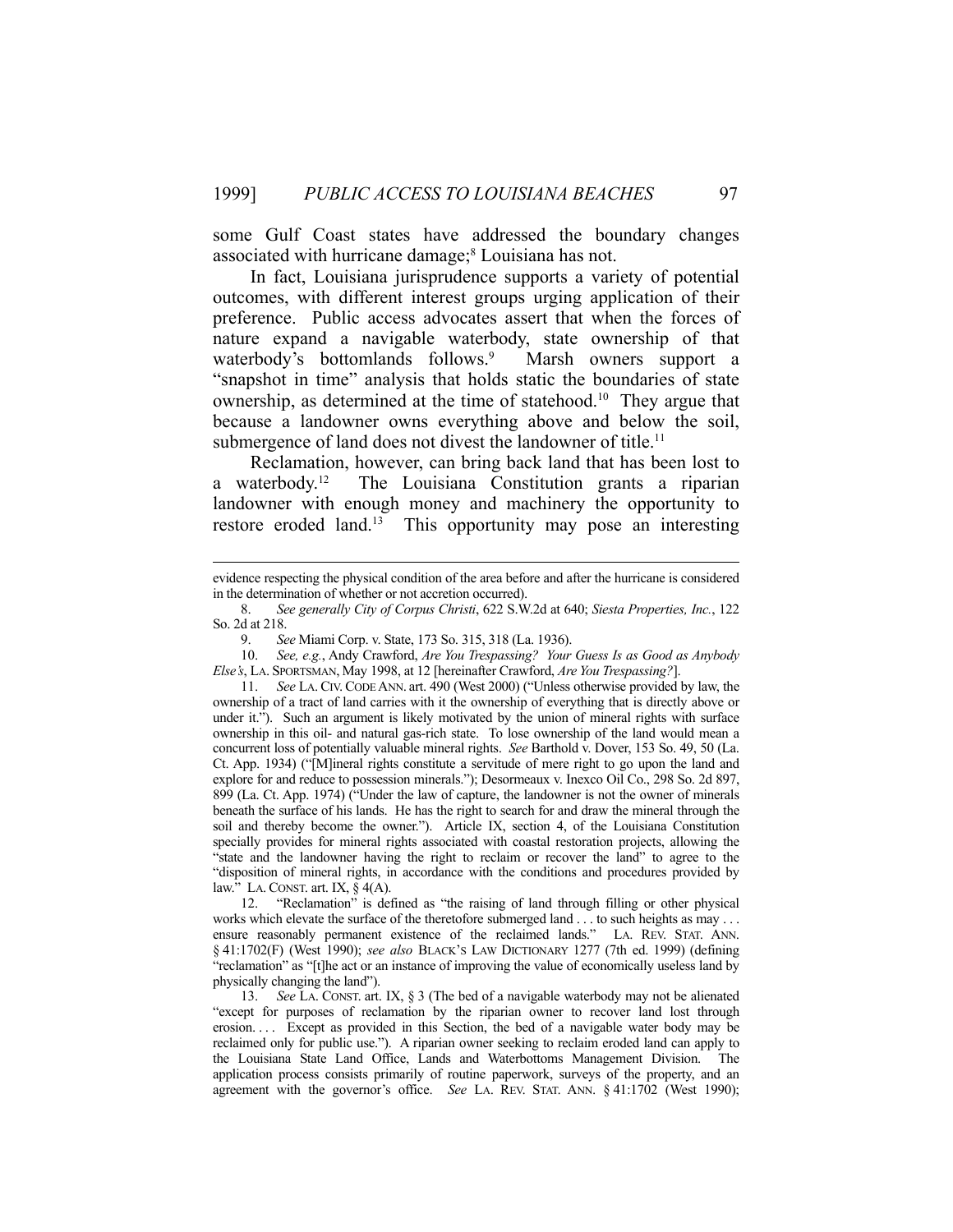dilemma with regard to publicly sponsored reclamation projects. The state consistently assures riparian owners that the presence of a statesponsored reclamation project does not create state ownership of the reclaimed land.<sup>14</sup> Rather, following the rule that accretions belong to the upland riparian owner, the landowner will gain ownership of this newly created land.<sup>15</sup> If one supports the idea that submerged land beneath a navigable waterway belongs to the state, then a restoration project completed with state monies gives a windfall of public land to a private owner at the public expense. Such a result could potentially violate the public trust doctrine. Conversely, state reclamation of waterbottoms using state funds may constitute a taking of the

 15. *See* LA. CIV. CODE ANN. art. 499 (West 2000) (stating that accretion formed as alluvion along a stream or river belongs to the owner of the bank). "Accretion" is defined as "[t]he gradual accumulation of land by natural forces, esp. as alluvium is added to land situated on the bank of a river or on the seashore." BLACK'S LAW DICTIONARY 21 (7th ed. 1999). Authors Frank E. Maloney and Richard C. Ausness have noted the varying definitions, yet interchanging use of the terms "accretion" and "alluvion":

Accretions or accreted lands consist of additions to the land resulting from the gradual deposit by water of sand, sediment or other material. The term applies to such lands produced along both navigable and non-navigable water. Alluvion is that increase of earth on a shore or bank of a stream or sea, by the force of the water, as by a current or by waves, which is so gradual that no one can judge how much is added at each moment of time. The term "alluvion" is applied to the deposit itself, while accretion denotes the act, but the terms are frequently used synonymously.

Frank E. Maloney & Richard C. Ausness, *The Use and Legal Significance of the Mean High Water Line in Coastal Boundary Mapping*, 53 N.C. L. REV. 185, 225 (1974); *see also* BLACK'S LAW DICTIONARY 77 (7th ed. 1999) (defining the term "alluvion" as "[a] deposit of soil, clay, or other material caused by running water; esp., in land law, an addition of land caused by the buildup of deposits from running water, the added land then belonging to the owner of the property to which it is added").

 While accretion formed as alluvion on a navigable river or stream belongs to the riparian owner, such ownership is subject to a right of public use. *See* La. Att'y Gen. Op. No. 92-472, 1992 WL 610613, at \*5-\*6 (Oct. 22, 1992) ("Should accretion form as alluvion from a [publicly funded] coastal restoration or vegetation project on a navigable river or stream, it would belong to the owner of the bank, subject to the right of public use defined by the Civil Code."); *see also* LA. CIV.CODE ANN. arts. 456, 499 (West 2000).

Telephone Interview with Clay Carter, Section Manager, Louisiana State Land Office, Lands and Waterbottoms Management Division, Department of Natural Resources (July 6, 1998). Additionally, waterbottoms in the Coastal Zone require a coastal zone permit prior to reclamation. *See* LA. REV. STAT. ANN. § 41:1702 (West 1990); Telephone Interview with Rocky Hines, Manager of Permits and Mitigation Program, Office of Coastal Restoration and Management, Coastal Management Division, Louisiana Department of Natural Resources (July 6, 1998). Consequently, even if reclamation is undertaken during an "emergency" action, an after-the-fact permit would be necessary.

 <sup>14.</sup> *See, e.g.*, La. Att'y Gen. Op. No. 92-472, 1992 WL 610613, at \*3-\*6 (Oct. 22, 1992) (addressing the question of "whether the public at large would have use or access to private property conserved, restored, created or enhanced by the expenditure of public funds," and concluding that "the public at large and the state would not achieve any right of use or access or any vested interest in privately owned lands or waters which become the subject of [publicly funded] conservation and restoration projects").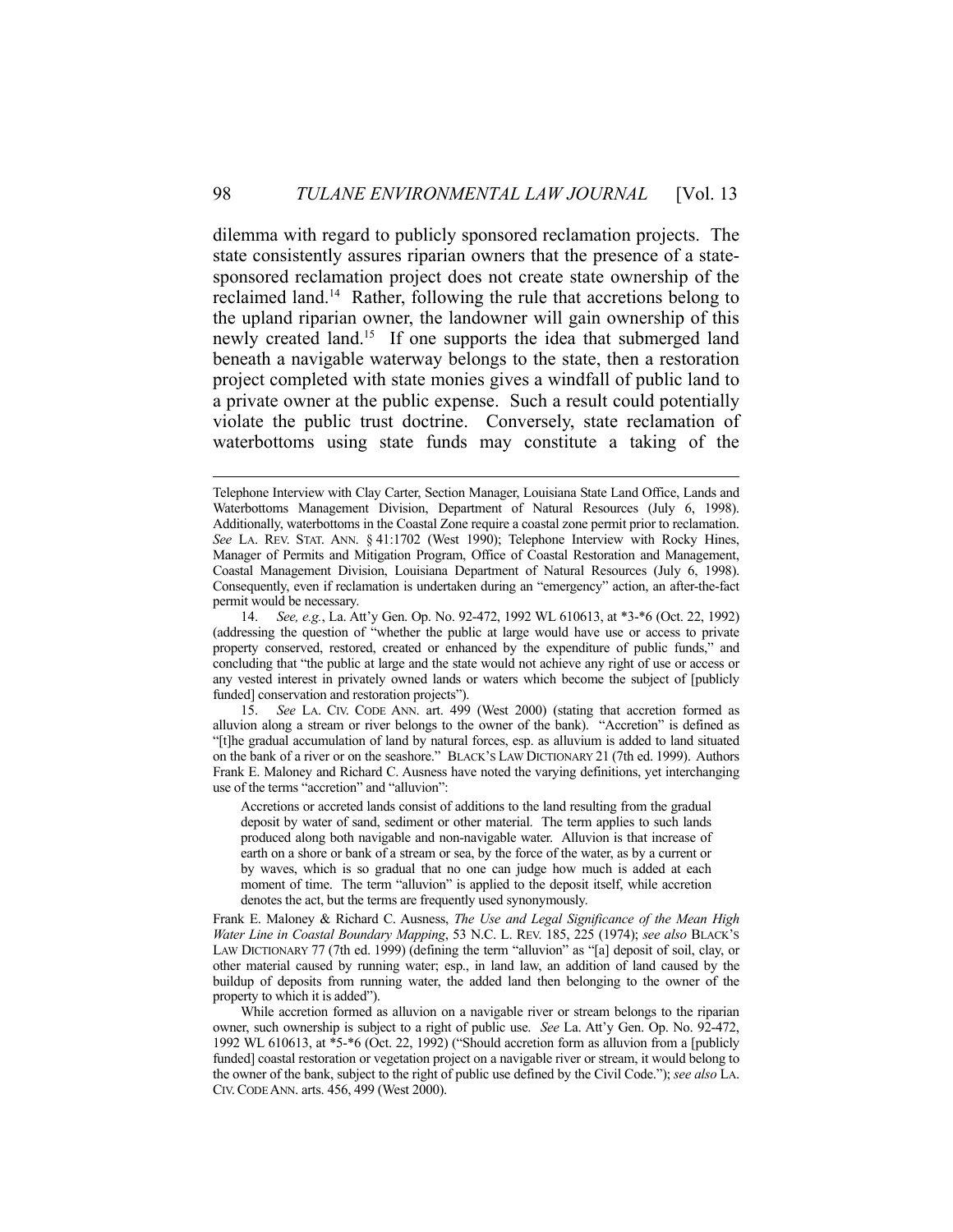landowner's constitutional right to restore the land.<sup>16</sup> In either case, the ability of the state to counteract coastal land loss is compromised.

 An ancillary issue presents itself with regard to Fourchon Beach. Whether the public owns restored dry land or not, they do have a right to use seashore areas—areas where the waters of the Gulf periodically wash upon the sand and recede.<sup>17</sup> However, exercising that right may pose some practical difficulties. A dispute rages at Fourchon Beach over the ownership of a "sand road" parallel to the Gulf.<sup>18</sup> The port and public access advocates claim the public created the road while undertaking post-hurricane restoration activity,  $19$  while others assert that the strip of land is privately owned.<sup>20</sup> The dispute over this sand road arose after the Louisiana Department of Natural Resources (LDNR) armored the area with sandbags to bolster the land and protect it from wave action. In effect, LDNR's actions served to barricade the end of the only undisputedly public road providing direct vehicular access to the beach, highway 3090 (LA 3090).<sup>21</sup> The public now uses the sand road as a means to circumvent the barricade and access the beach. However, vehicular use of the sand road exacerbates beach erosion.<sup>22</sup> Nevertheless, given the scarcity of beaches in Louisiana, prohibiting public use of the sand road would effectively deny many area residents the opportunity to enjoy a local

 <sup>16.</sup> *See* U.S. CONST. amends. V, XIV (prohibiting the taking of private property for public use); LA.CONST. art. 1, § 4.

 <sup>17.</sup> *See* LA. CIV. CODE ANN. art. 450 (West 2000) (providing that the seashore is a public thing that is "owned by the state or its political subdivisions in their capacity as public persons"); *id.* art. 452 (providing that public things "are subject to public use" and that "[e]veryone has the right . . . to land on the seashore, to fish, to shelter himself, to moor ships, to dry nets, and the like"). In Louisiana, the seashore is defined as "the space of land over which the waters of the sea spread in the highest tide during the winter season." LA. CIV. CODE ANN. art. 451 (West 2000); *see also* Buras v. Salinovich, 97 So. 748, 750 (La. 1923) ("The fact that it is subject to tidal overflow does not characterize the land as 'seashore,' under the provisions of the Code. . . . [The term 'seashore' has] reference to the gulf coast, and to the lakes, bays and sounds along the coast.").

 <sup>18.</sup> *See* Joanna Weiss, *Plan to Fence LaFourche Beach Blasted*, TIMES-PICAYUNE (New Orleans), Nov. 18, 1997, at B3; Telephone Interview with Ted Falgout, Executive Director, Greater Lafourche Port Commission (June 3, 1998) [hereinafter Falgout Telephone Interview].

 <sup>19.</sup> *See id.* The law surrounding creation of public roads on private property is generally established in Louisiana. *See* St. Charles Parish Sch. Bd. v. P & L Inv. Corp., 674 So. 2d 218 (La. 1996).

 <sup>20.</sup> *See* Weiss, *supra* note 18, at B3.

 <sup>21.</sup> *See id.* One commentator suggests that reclamation or restoration projects that interfere with public access rights violate the public trust doctrine. *See* Kathy Ketchum, *Waterways of the Marsh: Marsh Management Plans and Public Rights*, 1 TUL. ENVTL. L.J. 3, 5 (1988).

 <sup>22.</sup> *See* Weiss, *supra* note 18, at B2 (noting complaint that "vehicles have destroyed vegetation and damaged land on the beach").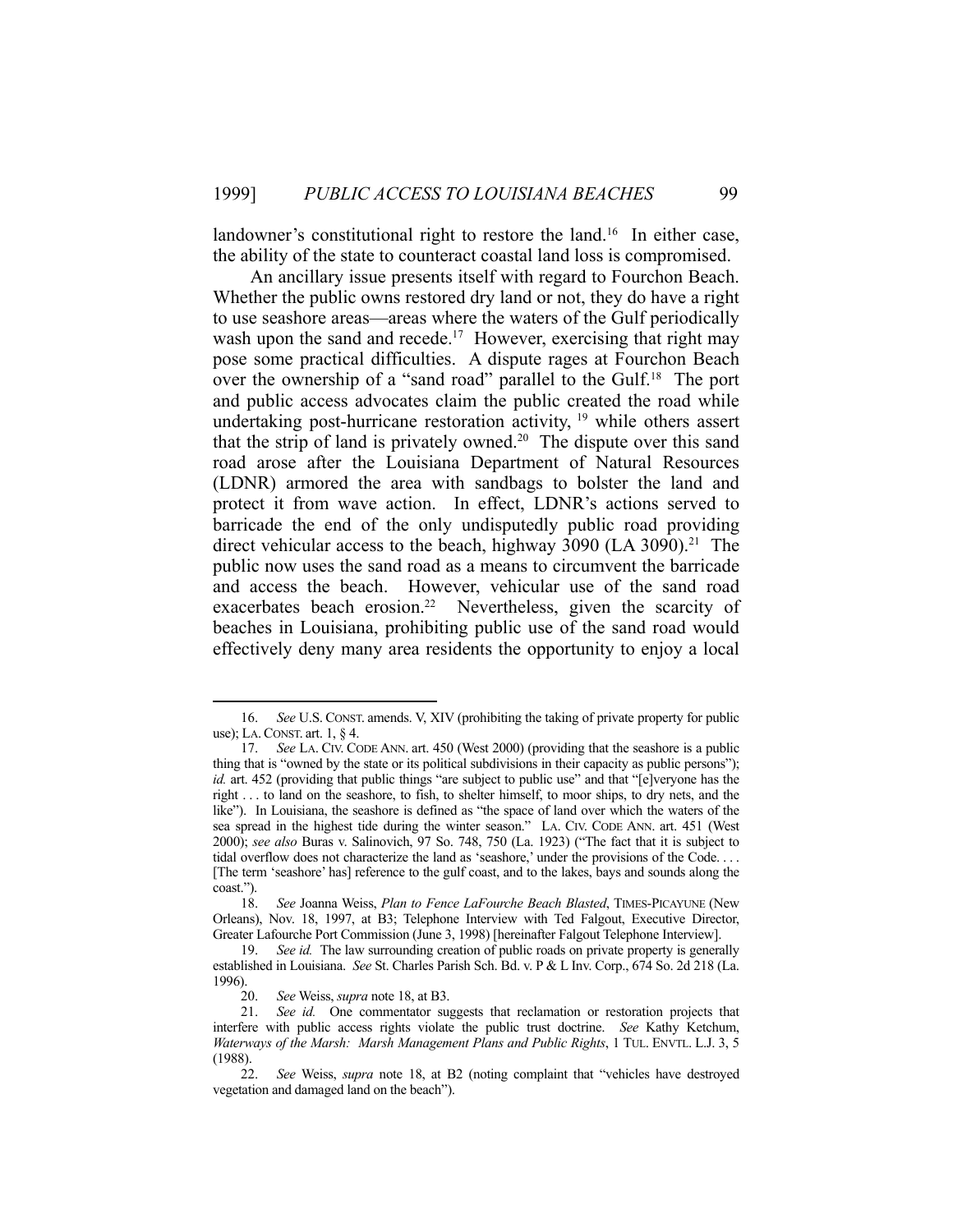beach environment.<sup>23</sup> Thus, while seemingly local in scope, this dispute implicates broader issues concerning the nature and duration of public access to Louisiana beaches.

# II. THE SETTING: FOURCHON BEACH, HURRICANE JUAN, AND FEATS OF ENGINEERING

 In 1985, Hurricane Juan hit the Fourchon Beach area, destroying much of the beach.<sup>24</sup> For approximately seven years thereafter the public spent three million dollars to rebuild a five thousand-foot submerged section of the nine-mile beach.<sup>25</sup> The Federal Emergency Management Administration (FEMA), the LDNR, the Greater Fourchon Port Commission (the Port Commission), and the Wisner Foundation (Wisner), which owns most of the remaining land near Fourchon Beach, have supported the rebuilding effort, much of which Americorps volunteers completed.<sup>26</sup> Yet, despite the permit process required for activity in the coastal zone, a paper trail for these activities is nonexistent.<sup>27</sup> However, activity at the site included building a retaining wall for dredged material, backfilling with dredged material, erecting sand-retaining fences, and replanting vegetation.28 The Port Commission claims that the controversial sand road was constructed during the course of these activities.<sup>29</sup>

 <sup>23.</sup> On a given summer weekend in Lafourche Parish, the nine-mile strip of sand along the Louisiana Gulf Coast known as Fourchon Beach hosts roughly 1,000 area residents. *See* Weiss, *supra* note 18, at B1-2.

 <sup>24.</sup> *See id.* Hurricane Juan was a category 1 storm (74-95 mph winds) and ranked the fourteenth most costly hurricane in history at \$2.1 billion in damages. For more information on Hurricane Juan, see *Costliest Storms in U.S. History* (last modified Mar. 28, 2000) <http://www.washingtonpost.com/wp-srv/weather/hurricane/info/costliest.htm>.

 <sup>25.</sup> *See* Weiss, *supra* note 18, at B2.

 <sup>26.</sup> *See id.* (noting that the rebuilding effort "was financed with private donations, state and federal money, and some money from the port, a public entity"); Falgout Telephone Interview, *supra* note 18.

 <sup>27.</sup> Prior to the publication of this Article, I searched the LDNR permit files and examined each permit filed under the name of the Port Commission. Jeff Harris, Consistency Coordinator, Department of Natural Resources, examined the state's consistency database for activity undertaken by FEMA. Neither of us located a permit for the placement of the barricade or construction of the sand road. Ted Falgout, Executive Director, Greater Lafourche Port Commission, confirmed that LDNR did not require a permit. *See* Facsimile from Ted Falgout, Executive Director, Greater Lafourche Port Commission, to Sharonne O'Shea, Coordinator, Louisiana Sea Grant Legal Program 1 (June 6, 1998) (on file with author); *see also* Letter from C.G. Groat, Assistant to the Secretary, Coastal Management Division, LDNR, to Ted Falgout, Executive Director, Greater Lafourche Port Commission 1 (Apr. 24, 1986) (determining that the activity fell within the general spoil deposition permit issued by the Army Corps of Engineers and therefore no permit was necessary) (on file with author).

 <sup>28.</sup> *See* Falgout Telephone Interview, *supra* note 18; s*ee also* Weiss, *supra* note 18, at B2.

 <sup>29.</sup> *See* Falgout Telephone Interview, *supra* note 18.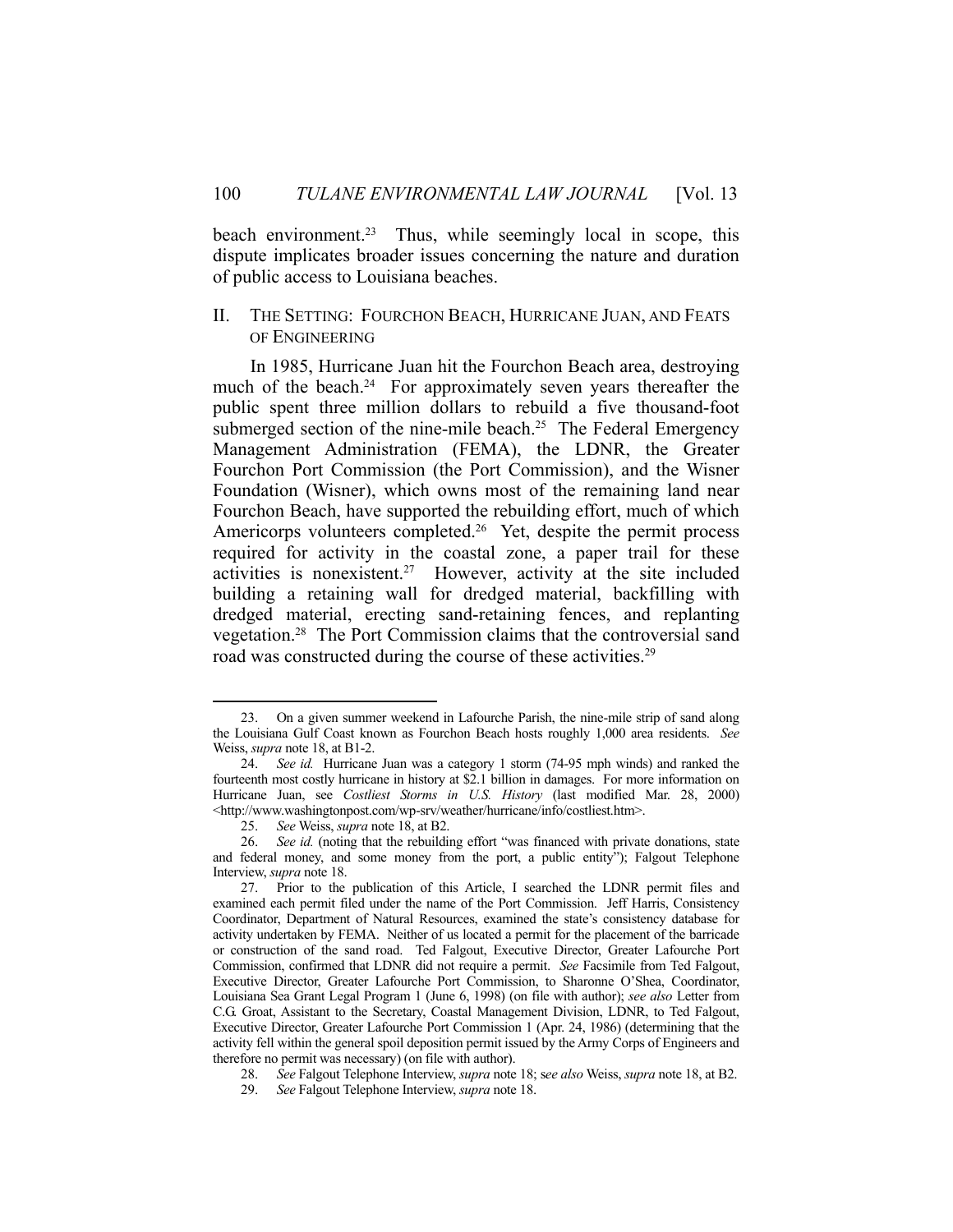The Caillouet Land Corporation (Caillouet) has claimed ownership of the strip of beach below the sand road and requested a permit to place pilings at four-foot intervals across the disputed beach area, to the mean high water line. $30$  Caillouet owns property on both sides of LA 3090, at the point where the road is barricaded.<sup>31</sup> The pilings were proposed in order to restrict vehicles from straying onto Caillouet property while still allowing people to access the beach by foot.<sup>32</sup> The proposal does not, however, make allowances for heavy ice chests and fishing gear, which are generally loaded into vehicles and driven onto the beach.

 Wisner dedicated its land holdings in the Fourchon Beach area to the recreational use of Louisiana citizens.<sup>33</sup> In 1985, Caillouet granted a servitude to the Port Commission across Caillouet property, further inland.34 This servitude was intended to connect LA 3090 with the Wisner property, thus allowing the public to reach the shore by traveling from LA 3090, over Caillouet's property via the servitude, and south over the Wisner land to the coast.<sup>35</sup> However, diagrams of the servitude suggest it does not actually connect LA 3090 with the Wisner property and, as a practical matter, the land comprising the

 <sup>30.</sup> *See* PERMIT APPLICATION # P971367, *supra* note 3; *see also* Weiss, *supra* note 18, at B2 (discussing Caillouet's proposal).

 <sup>31.</sup> *See* PERMIT APPLICATION # P971367, *supra* note 3; *see also* Joe Macaluso, *No Cars Allowed: Caillouet Corporation Restoring Fourchon Beach, Limiting Access*, BATON ROUGE ADVOC., Apr. 5, 1998, at C18.

 <sup>32.</sup> *See* Macaluso, *supra* note 31, at C18. Caillouet's noble endeavor to protect a patch of Louisiana's quickly fading coastline from the erosive forces of vehicular traffic is questionable in light of the corporation's plans for cabins, a sports field, and restrooms in the area. *See* Weiss, *supra* note 18, at B3; Mike St. Pierre, local resident, Remarks at the Lafourche Parish Council Coastal Zone Management Public Hearing for Caillouet Land Corporation Permit # P971367 (Nov. 4, 1997) [hereinafter Mike St. Pierre, Remarks] ("We came over here for a hearing on three rows of pilings to restrict access, now we have a commercial plan for development on Fourchon Beach.") (transcript on file with author) ; s*ee also* Andy Crawford, *Fourchon Beach Owner Says Abuses Forcing His Hand*, LA. SPORTSMAN, May 1998, at 16, 21.

 <sup>33.</sup> *See* Macaluso, *supra* note 31, at C18. The Louisiana Department of Wildlife and Fisheries manages the Wisner property. Cathy Norman, Secretary-Treasurer, Wisner Donation Advisory Committee, at the Lafourche Parish Council Coastal Zone Management Public Hearing for Caillouet Land Corporation (Nov. 4, 1997).

 <sup>34.</sup> *See* Servitude of Passage, Doc. 639399, filed with Clerk of Court, Lafourche Parish, Louisiana (Dec. 3, 1985) (on file with author).The document evidences an agreement between Caillouet and the Port Commission granting a right of passage "conditioned upon the [Port Commission] constructing, maintaining and policing a road thereon." *Id*. at 1. The servitude agreement continues:

This right of passage is further *conditioned upon the said road and right of passage being used as a means of access for the public in its use of the beach* west of Pass Fourchon on the gulf coast . . . . [The parties] agree that the *said road shall not be dedicated to the public, and its use shall be private in nature* . . . .

*Id*. at 1-2 (emphasis added). 35. *See id.*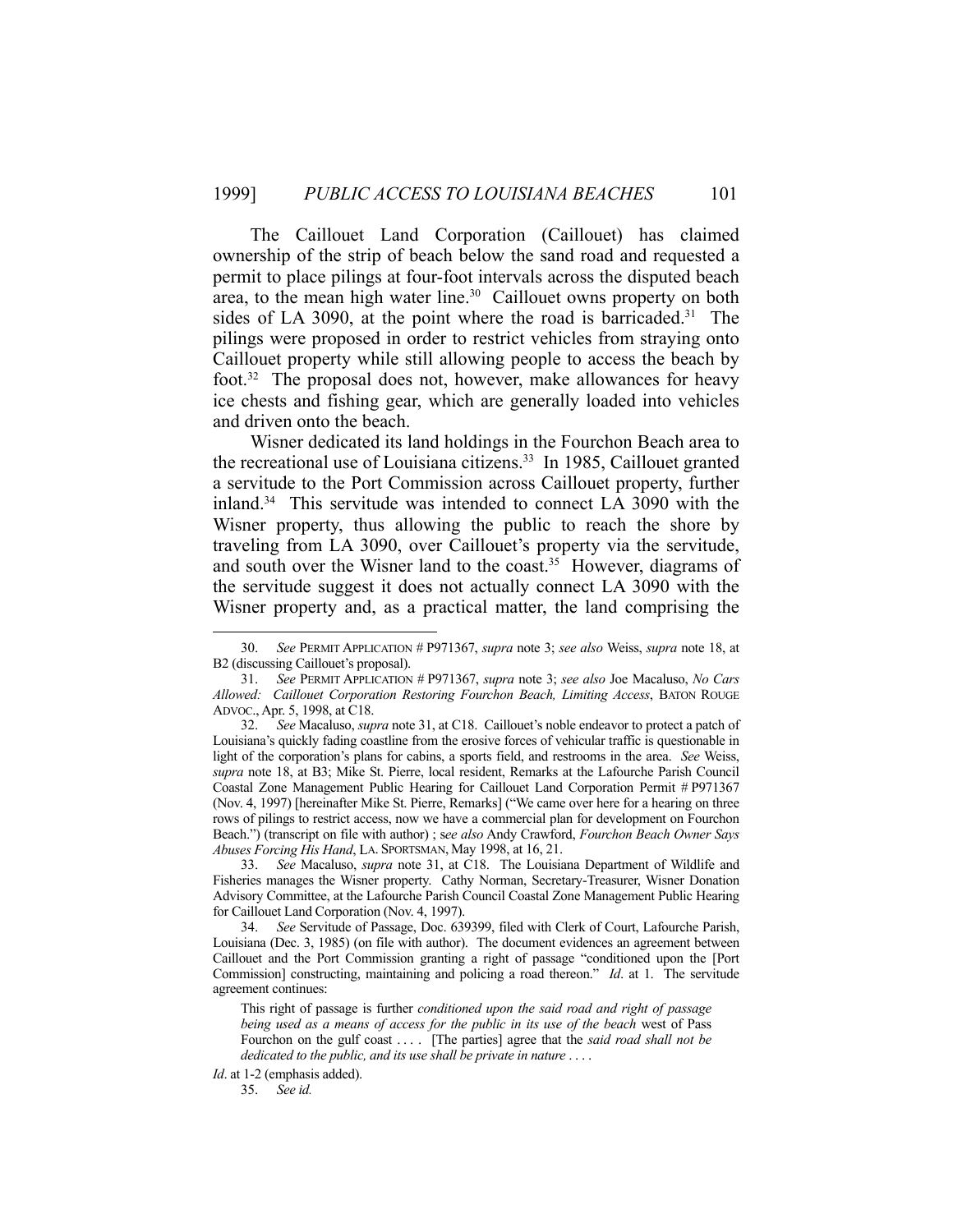servitude has been eroded to the point that it is no longer a feasible route.<sup>36</sup> Moreover, as noted in the text of the servitude agreement, there appears to be some question about whether the servitude was for official Port Commission business exclusively or for public access purposes as well.<sup>37</sup>

#### III. APPLICABLE LEGAL PRINCIPLES ALLOCATING OWNERSHIP

*A. The Equal Footing Doctrine, the Submerged Lands Act, and the Public Trust Doctrine*

*The public's expectation of access considerably antedates any private development on the coast . . . . It is therefore private landowners who threaten the disruption of settled public expectations.*<sup>38</sup>

 According to the "equal footing" doctrine and the Submerged Lands  $Act<sub>39</sub><sup>39</sup> states own the beds of navigable water bottom,$ including the beds of the sea, up to three miles out from the land.<sup>40</sup> States own the waterbottoms on behalf of the public.<sup>41</sup> Thus, their alienation is restricted and uses are limited.42 In *Shively v. Bowlby,* the United States Supreme Court acknowledged that each state had the power to govern the lands below the high water mark and that approaches to governance of these lands would vary among the states.<sup>43</sup>

<u>.</u>

 41. *See* Illinois Cent. R.R. v. Illinois, 146 U.S. 387, 452-56 (1892) (holding that waterbottoms are held in trust for the public); LA. CIV. CODE ANN. arts. 450-452 (West 2000); DAVID C. SLADE ET AL., COASTAL STATES ORGANIZATION, INC., PUTTING THE PUBLIC TRUST DOCTRINE TO WORK: THE APPLICATION OF THE PUBLIC TRUST DOCTRINE TO THE MANAGEMENT OF LANDS, WATERS AND LIVING RESOURCES OF THE COASTAL STATES (2d ed.1997).

 42. *See Illinois Cent. R.R.*, 146 U.S. at 452-56; *see, e.g.*, LA. CONST. art. IX, § 3 (prohibiting "the alienation of the bed of a navigable water body, except for purposes of reclamation by the riparian owner to recover land lost through erosion"); *see also* James Wilkins & Michael Wascom, *The Public Trust Doctrine in Louisiana*, 52 LA. L. REV. 861, 865-68 (1992) (discussing the "fairly strict confines" within which a state may alienate public trust waterbottoms).

 43. 152 U.S. at 557-58; *see also* Bell v. Town of Wells, 557 A.2d 168, 176-79 (Me. 1989) (holding unconstitutional a broad statutory extension of the public trust doctrine to include unlimited recreational activity in addition to the traditional, common law easement for "fishing, fowling, and navigation and related uses"); State v. Trudeau, 408 N.W.2d 337, 343 (Wis. 1987) ("The rights Wisconsin citizens enjoy with respect to bodies of water held in trust by the state include the enjoyment of natural scenic beauty as well as the purposes of navigation, swimming and hunting."); Matthews v. Bay Head Improvement Ass'n, 471 A.2d 355, 363-66 (N.J. 1984)

 <sup>36.</sup> *See id.*

 <sup>37.</sup> *See id.*

 <sup>38.</sup> Nollan v. California Coastal Comm'n, 483 U.S. 825, 847-48 (1987) (Brennan, J., dissenting).

 <sup>39. 43</sup> U.S.C. §§ 1301-1356 (1994 & Supp. III 1997).

 <sup>40.</sup> *See id.* §§ 1311(a), 1312; Pollard v. Hagan, 44 U.S. (3 How.) 212, 229-30 (1845) (relying upon equal footing doctrine); Shively v. Bowlby, 152 U.S. 1, 26, 57-58 (1894) (same).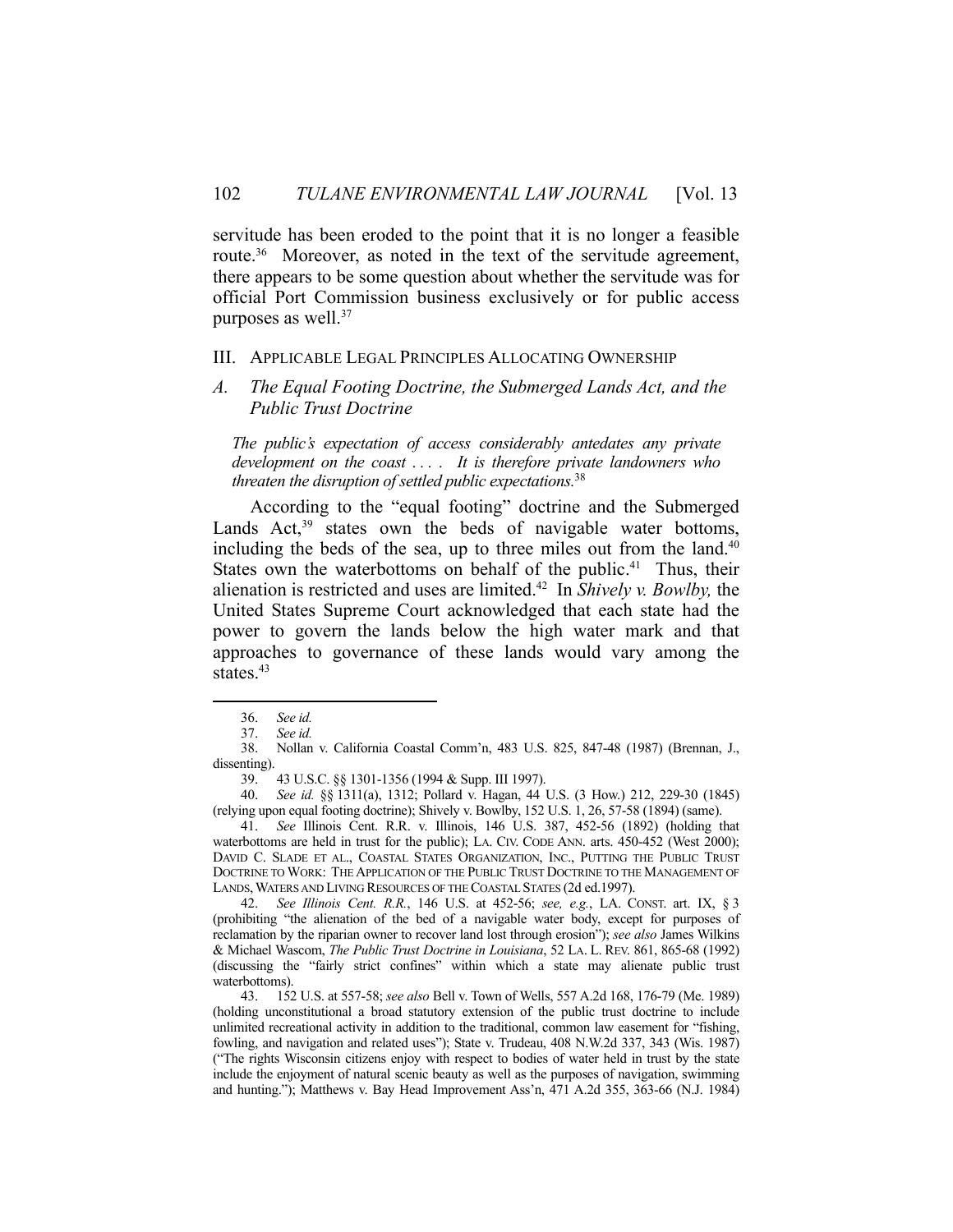The Louisiana Constitution, both in 1921 and in the 1974 revision, recognized a "public trust" for the protection, conservation, and replenishment of natural resources.<sup>44</sup> The legislature enacted statutes to implement the provisions<sup>45</sup> and vested authority to manage these state-owned properties in the LDNR.<sup>46</sup> The Civil Code provides that the seashore is a "public thing," that is "owned by the state or its subdivisions in their capacity as public persons."<sup>47</sup> As such, the seashore is "subject to public use in accordance with applicable laws and regulations."48 Thus, in Louisiana, the seashore is also subject to the public trust doctrine.<sup>49</sup>

 The mean high water mark typically determines the landward boundary of state ownership.<sup>50</sup> Nature and mankind cause this boundary to change over time, resulting in a variety of challenging property questions.<sup>51</sup> As illustrated below, the factual determination

 49. *See* Robert E. Tarcza, *The Public Trust Doctrine as a Basis For Environmental Litigation in Louisiana*, 27 LOYOLA L.REV. (New Orleans) 469, 475-76 (1981).

 51. *See generally* Maloney & Ausness, *supra* note 15, at 224-37 (discussing the "ambulatory nature" of coastal boundaries). The Louisiana Attorney General has noted such boundary changes and their effects in Louisiana:

[S]ince the time of state sovereignty, 1812, there have been enormous changes in the size, shape and configuration of land and water forms, land/water contacts and the characteristics and appearance of formerly natural navigable water bodies throughout the state. . . . Consequently, many land/water boundaries defining private/public boundaries are now submerged and may be determined only by complex and technical analysis of land and water elevation data . . . .

La. Att'y Gen. Op. No. 92-472, 1992 WL 610613, at \*4 (Oct. 22, 1992). More dramatically, the Coalition to Restore Coastal Louisiana describes the rapidly changing nature of the Louisiana coast as follows:

Simply put, coastal Louisiana is disappearing. The past several generations have seen the delta disappear at the rate of 25-30 square miles per year. Roughly every thirty

 <sup>(</sup>extending public access to municipally and privately owned "dry sand areas as well as the foreshore," yet restricting public access to privately owned areas to circumstances "where use of dry sand is essential or reasonably necessary for enjoyment of the ocean").

 <sup>44.</sup> *See* LA. CONST. art. VI, § 1 (1921) ("The natural resources of the State shall be protected, conserved and replenished ...."); LA. CONST. art. IX, § 1 (1974) ("The natural resources of the state, . . . shall be protected, conserved, and replenished insofar as possible and consistent with the health, safety, and welfare of the people.").

 <sup>45.</sup> *See, e.g.*, LA. CIV. CODE ANN. art. 450 (West 2000); LA. REV. STAT. ANN. § 41:1701 (West 1990) (prescribing statutory policy to protect, administer, and conserve "[t]he beds and bottoms of all navigable waters and the banks or shores of bays, arms of the sea, the Gulf of Mexico, and navigable lakes . . . to best insure full public navigation, fishery, recreation, and other interests").

 <sup>46.</sup> *See* LA.REV. STAT.ANN. § 41:1701 (West 1990).

 <sup>47.</sup> LA.CIV.CODE ANN. art. 450 (WEST 2000).

 <sup>48.</sup> *Id.* art. 452.

 <sup>50.</sup> *See* State v. Placid Oil Co., 300 So. 2d 154, 157 (La. 1973); La. Att'y Gen. Op. No. 92-472, 1992 WL 610613, at \*4 (Oct. 22, 1992) ("As to lakes, bays and arms of the sea, the state owns the beds and bottoms up to the ordinary high water mark of 1812 . . . ."). *See generally* Maloney & Ausness, *supra* note 15.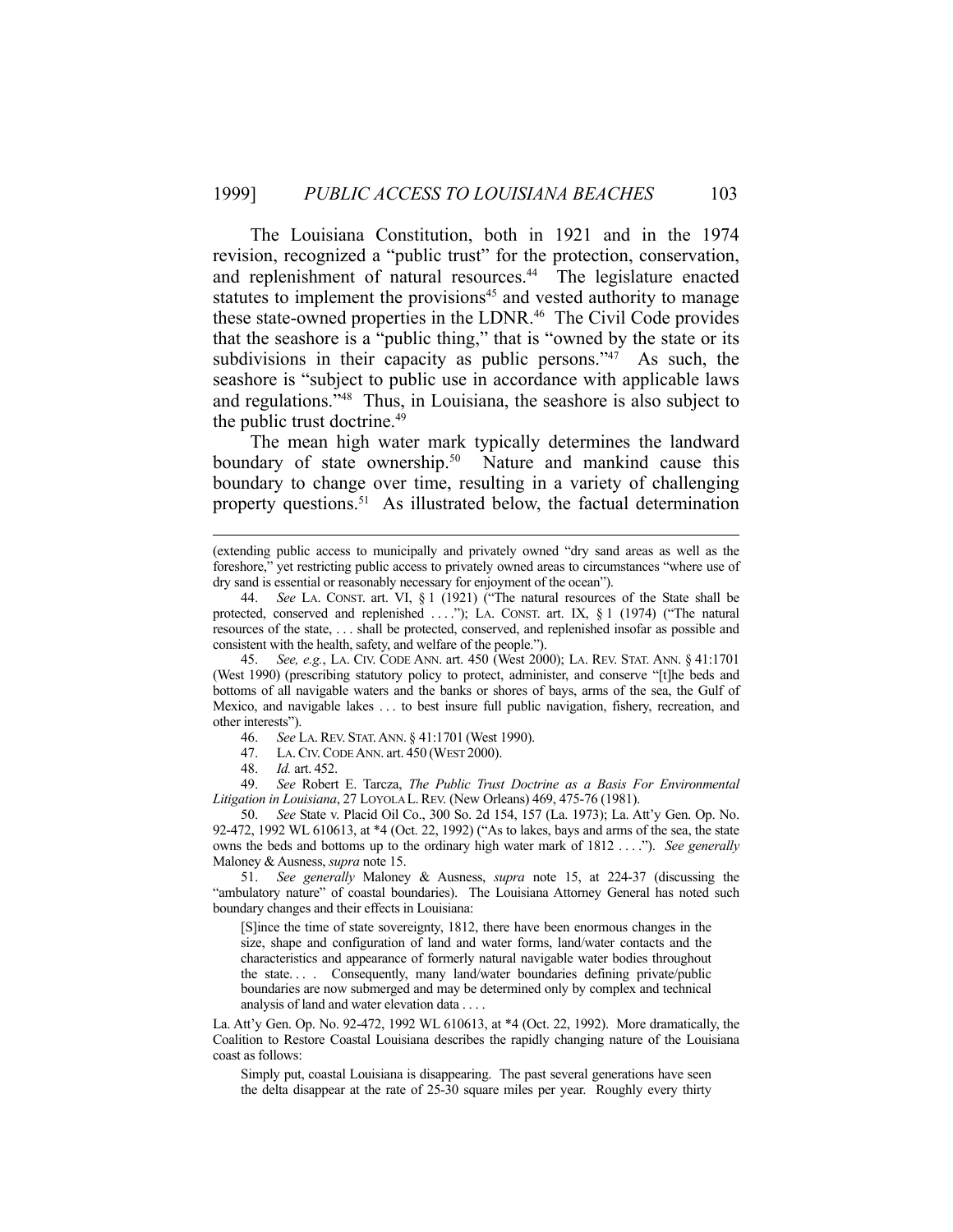of how a boundary changes bears heavily upon ultimate ownership under Louisiana jurisprudence and consequently on whether public trust restrictions apply.52 Adding to the confusion is the varying determinations of states regarding the rights and duties incidental to ownership of lands abutting the seashore, or "littoral" ownership.<sup>53</sup>

Coalition to Restore Coastal Louisiana, *Coalition History and Accomplishments* (last modified Mar. 28, 2000) <http://www.crcl.org/background/index.htm>.

 An erroneous 1872 survey of the Louisiana coast exacerbates the boundary problem by eliminating a reliable baseline from which to compare changes over time. *See* Andy Crawford, *Keep Out!*, LOUISIANA SPORTSMAN, June 21, 1998, at 21 [hereinafter Crawford, *Keep Out!*]; Crawford, *Are You Trespassing?*, *supra* note 10, at 12.

 52. *See infra* Part III.B. Boundary changes may be attributable to a variety of processes, including accretion, dereliction, erosion, submergence and reemergence, and subsidence. *See* Dickson v. Sandefur, 235 So. 2d 579, 584-85 (La. Ct. App. 1970); *see also* Maloney & Ausness, *supra* note 15, at 224-26 (discussing accretion, avulsion, erosion, and reliction). For a legal characterization of accretion, avulsion, and erosion, see DONNA CHRISTIE & RICHARD G. HILDRETH,COASTAL AND OCEAN MANAGEMENT LAW IN A NUTSHELL 14-17 (2d. ed. 1994).

 53. *See* BLACK'S LAW DICTIONARY 945 (7th ed. 1999) (providing that the term "littoral" relates "to the coast or shore of an ocean, sea, or lake"); Maloney & Ausness, *supra* note 15, at 187-88 (discussing rights of littoral owners).Louisiana statutory law delineates the rights and duties of "riparian" ownership, that of property adjacent to rivers and streams. *See* La. REV. STAT. ANN. 9:1102-:1102.2 (West 1990); LA. CIV. CODE ANN. arts. 503, 506 (WEST 2000);*see also supra* notes 13-15 and accompanying text (discussing riparian ownership of reclaimed land). Sometimes, riparian doctrines are applied by analogy to coastal property, while in other instances such application is inappropriate. *See, e.g.*, Miami Corp. v. State, 173 So. 315 (La. 1936); *infra* notes 61-63 and accompanying text. However, reference to "littoral" ownership is proper in the seashore context. *See* Maloney & Ausness, *supra* note 15, at 187 n.8 ("The term 'riparian' is applied to fresh water streams, while the term 'littoral' is used in connection with lakes and the seashore.").

 With regard to ownership of accreted property, many states make important distinctions based upon whether the land in question is littoral or riparian, and whether the emergence of the land is sudden, gradual, natural, or artificial. *See* Maloney & Ausness, *supra* note 15, at 226; *see also supra* note 15 (discussing and defining "accretion" and "alluvion"). For instance, in California, all artificially created littoral accretions belong to the state. *See* State *ex rel.* State Lands Commission v. Superior Court of Sacramento County, 11 Cal. 4th 50, 69 (1995). In Washington, state law makes all coastal accretions state property. *See* Hughes v. Washington, 389 U.S. 290, 293 (1967). In Louisiana, ownership of accreted property varies with regard to the classification of the waterbody. *See* La. Att'y Gen. Op. No. 92-472, 1992 WL 610613, at \*5 (Oct. 22, 1992). Alluvion formed on a navigable river or stream belongs to the riparian owner, subject to a right of public use. *See id.* However, alluvion formed on the seashore or a navigable lake belongs to the state. *See id.* These rules of accretion "apply even where the change is an indirect result of artificial works of man." *Id*. (noting further that Louisiana jurisprudence indicates that "artificial works which result in rapid development of accretion may also result in application of the usual rules of [accretion]").

minutes an area of coastal land the size of a football field vanishes only to be replaced by open water. This pattern of land loss has resulted in the shrinkage of the land area in the delta from about 4 million acres in 1930 to about 2.8 million acres today.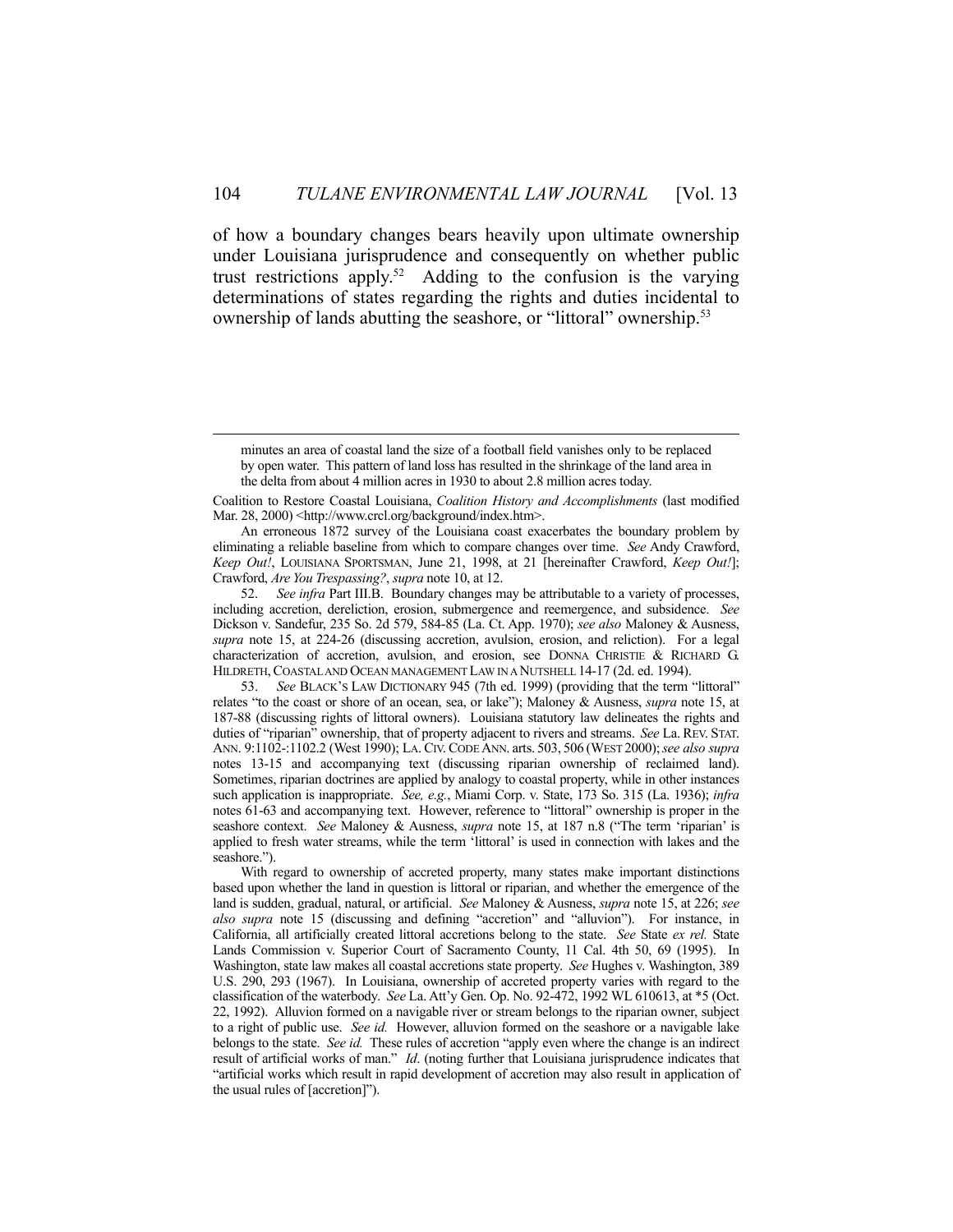# *B. The Law of Natural Coastal Processes: Erosion, Submergence, Avulsion, and Storms*

 The hurricanes that regularly visit the Gulf Coast cause flooding, storm surge, and heavy rains, which can, and often do, cover dry land with water for varied periods of time. As noted below, a different result in property ownership may be reached depending upon whether a hurricane caused "erosion," "submergence," or "avulsion" of the land. Following Hurricane Juan's assault on Fourchon Beach in 1985, each of these theories gained support from proponents depending upon the property ownership sought to be established.

 The confusion and difficulty in this area of law stems neither from the inherent complexity of the legal principles nor their novelty. Coastal ownership doctrines are not the modern, ever-changing tax code; they have remained relatively static since the ancient days of monarchy.<sup>54</sup> Over time, our growing understanding of coastal processes has been incorporated into property law, contributing to the loss of discrete meanings for doctrinal terms of art and allowing coastal doctrines to be interpreted in light of the facts presented.<sup>55</sup> Moreover, coastal ownership questions are inherently fact driven and these facts often become complex in Louisiana, where there are many different types of waterbodies. While tedious perhaps, undertaking the factual analysis to distinguish one type from the other allows application of the appropriate doctrine and maintains clarity and distinction in the jurisprudence.

 Coastal erosion occurs when land bordering the sea is gradually worn away, or eroded, by natural processes.<sup>56</sup> Miami Corp. v. State is the seminal case in Louisiana's development of the ownership consequences attributable to erosion.57 The issue before the *Miami Corp.* court was whether a riparian landowner retained title to eroded land, which became submerged below the high-water mark of a navigable lake.<sup>58</sup> The court first reasoned that, although the thencurrent version of the Civil Code did not specifically list navigable lakes among public things, Louisiana jurisprudence recognized them

 <sup>54.</sup> *See* Maloney & Ausness, *supra* note 15, at 189-93.

 <sup>55.</sup> For example, riparian law is commonly applied to littoral land. *See supra* note 53.

 <sup>56.</sup> *See* BLACK'S LAW DICTIONARY 562 (7th ed. 1999) (defining "erosion" as "[t]he wearing away of something by action of the elements; esp., the gradual eating away of soil by the operation of currents or tides"); *see also* Maloney & Ausness, *supra* note 15, at 225 (defining "erosion" as "the gradual and imperceptible wearing away of land bordering a body of water by the natural action of the elements").

 <sup>57. 173</sup> So. 315 (La. 1936).

 <sup>58.</sup> *See id.* at 316-18, 322.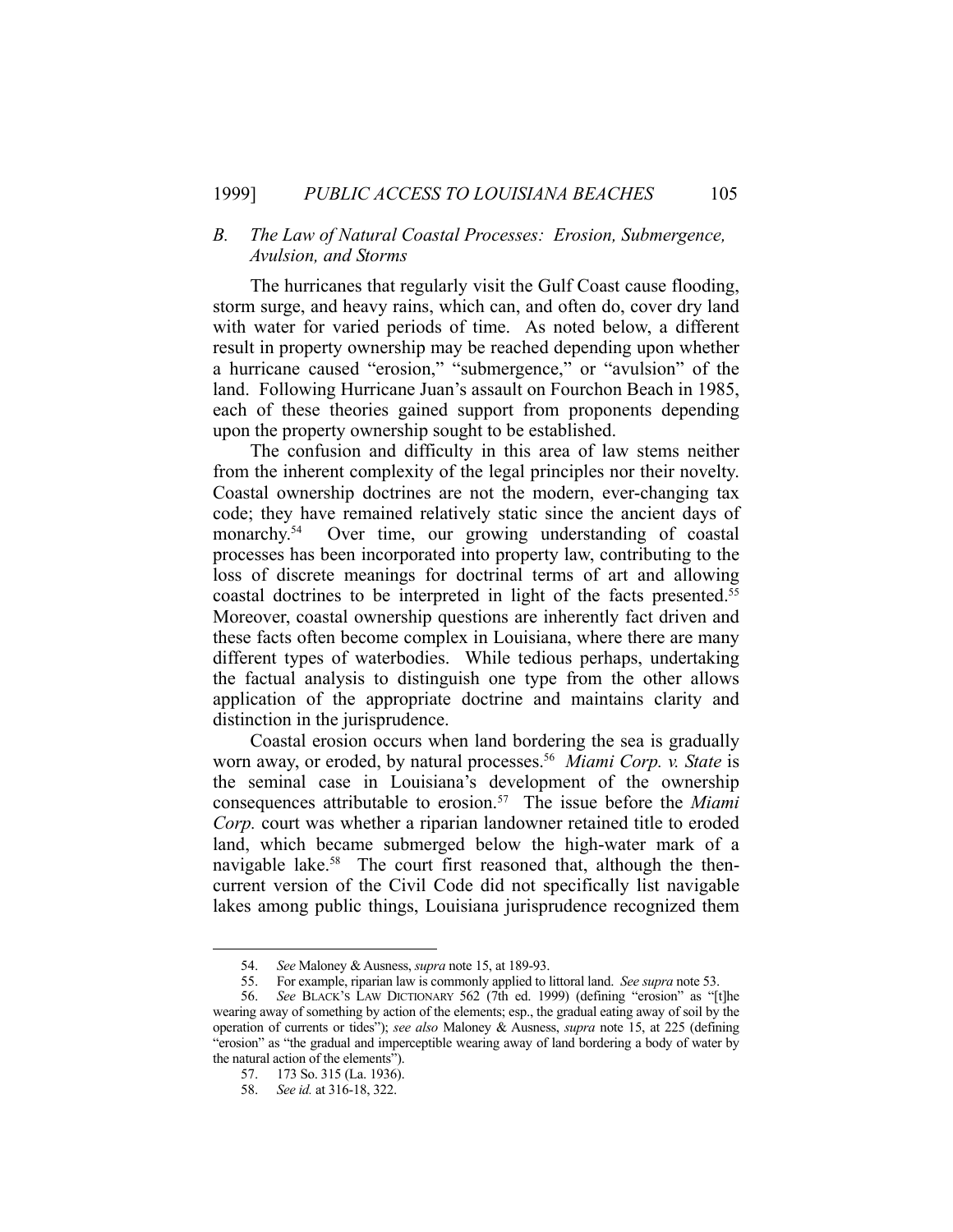as such.<sup>59</sup> The court noted that the overwhelming body of Louisiana jurisprudence holds that if a lake is in fact navigable, and was navigable in fact when the state was admitted into the Union in 1812, then the bed of the lake is a public thing, the title to which is vested in the state.60 Having determined that the law was settled with regard to the beds of navigable lakes, the court narrowed the issue and stated the applicable rule as follows:

[T]he question arises whether the eroded or disputed area, which has been added to the bed of the lake by the combined forces of nature—subsidence and erosion—has so become a part of the bed of the lake, that it is now the property of the State, and the riparian proprietors have lost their title. It appears to be the rule that where the forces of nature—subsidence and erosion—have operated on the banks of a navigable body of water, regardless of whether it be a body of fresh water or the sea, or an arm of the sea, the submerged area becomes a portion of the bed and is insusceptible of private ownership. This is of necessity the law, because to hold otherwise would be contrary to sound principles and public policy upon which the rule is predicated. It is the rule of property and of title in this State, and also a rule of public policy that the State, as a sovereignty, holds title to the beds of navigable bodies of water.<sup>61</sup>

 Accordingly, the court held that the submerged property at issue was not susceptible of private ownership, as it was incorporated into the bed of a navigable lake and was therefore a public thing, title to which was vested in the state. Yet, given the above quoted passage, it is readily apparent that the court's holding applies broadly, beyond the limited class of navigable lakes and encompasses the entirety of the state's navigable waters.<sup>62</sup> Notably, the *Miami Corp*. court reasoned that its decision rested on conformity with civil law policy precluding private ownership of navigable waterbottoms, not on a doctrine of

 <sup>59.</sup> *See id.* at 318-22.

 <sup>60.</sup> *See id.* At the time the court considered the issue, Civil Code article 453 defined "public things" to include "navigable rivers, seaports, roadsteads and harbors, highways and the beds of rivers, as long as the same are covered with water." LA. CIV. CODE ANN. art. 453 (West 1972).

 <sup>61.</sup> *Miami Corp.*, 713 So. at 322.

 <sup>62.</sup> In effect, the court extended the then-limited coverage of article 453 to all navigable waters. *See supra* note 59 (providing the text of article 453 as it appeared at the time of the *Miami Corp.* decision). In actuality, the court merely recognized and reinstated the overwhelming body of jurisprudence which included all navigable waters of the state within the category of public things. *See generally Miami Corp.*, 173 So. at 318-27 (discussing case law concerning ownership of the beds of navigable bodies of water). The current version of the Civil Code now codifies the holding in *Miami Corp. See* LA. CIV. CODE ANN. art 450 (West 2000) (providing that "the waters and bottoms of natural navigable water bodies" are public things).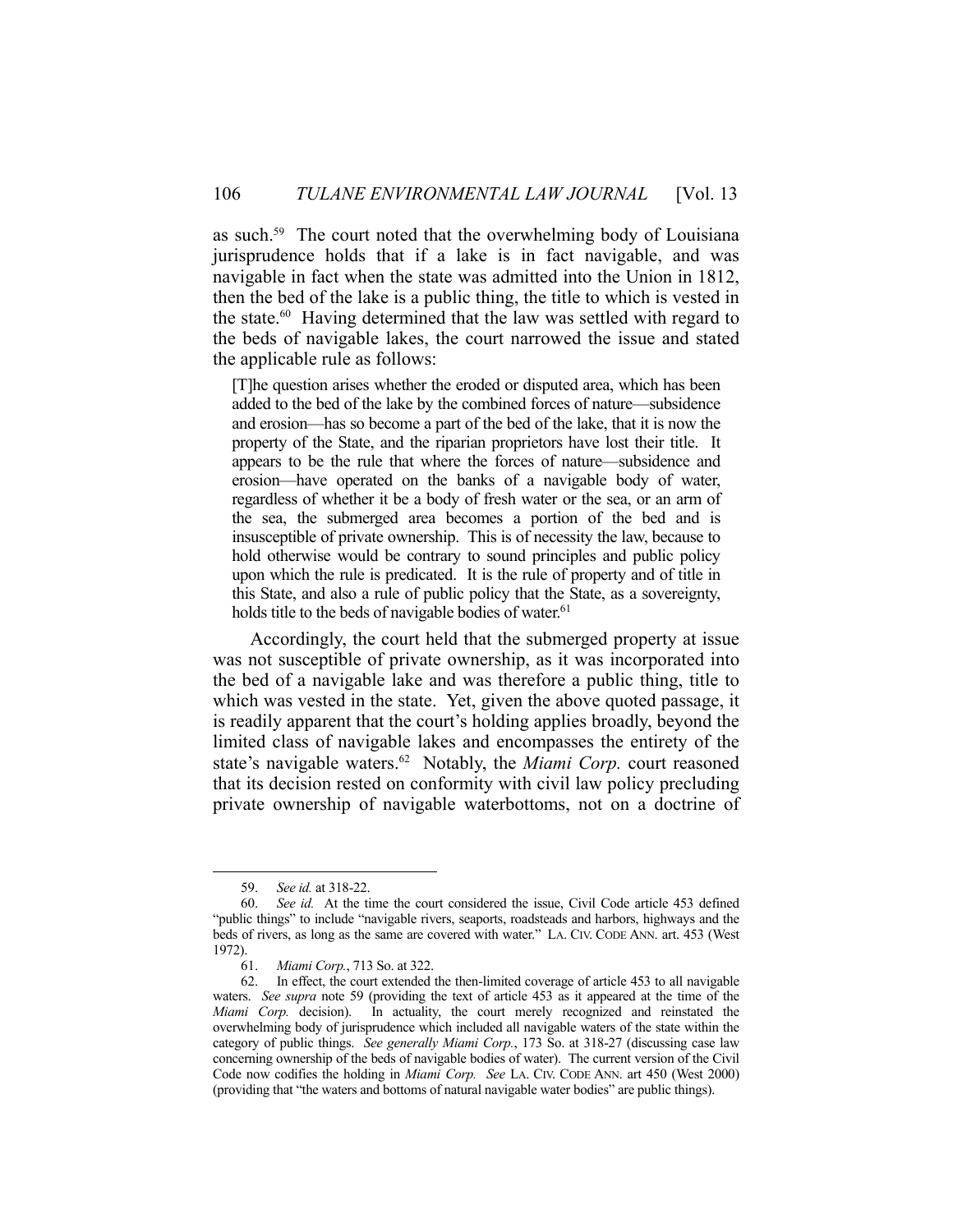state accession to ownership by erosion.<sup>63</sup> The court addressed its public policy concerns following its statement of the applicable rule:

The mere fact that a portion of the bed of a navigable body of water may have been formed by the action of natural forces does not change the situation, for the rule is, that when submersion occurs, the submerged portion becomes a part of the bed or bottom of the navigable body of water in fact, and therefore the property of the State, by virtue of its inherent sovereignty, as a matter of law. If this were not so, there could be a complete rim of privately owned submerged lands around the entire circumference of a navigable lake. This is wholly undesirable and destructive of progress, because it would practically deprive the public of the use of the lake under State laws.<sup>64</sup>

 Another instructive case in this area is *Bruning v. City of New Orleans.*65 The *Bruning* court speculated that the shoreline of Lake

1

The judgment should merely have dismissed the plaintiff's possessory action . . . . A possessory action against a municipality, to oust the municipality from the possession

 <sup>63.</sup> *See Miami Corp*., 713 So. at 323, 327. The court based its holding on Civil Code provisions concerning public things in general, rather than specific provisions of the Civil Code dealing with alluvion, dereliction, and reliction. *See id.* at 327 (holding that the bed of a navigable lake is "a public thing insusceptible of private ownership under the provisions of articles 450 and 453 of the Revised Civil Code" and refusing to consider the applicability of Civil Code articles 509 and 510); *see also* LA CIV. CODE ANN. arts. 450, 453, 509, 510 (West 1972). *But see* California Co. v. Price, 74 So. 2d 1, 9-10 (La. 1954) (noting that the "practical effect" of the holding in *Miami Corp.* "was to necessarily extend the provisions of Articles 509 and 510 . . . so as to include other navigable bodies of water insofar as the right of accession by the State is concerned").

In *Price*, the Louisiana Supreme Court called into question its prior reliance on specific Civil Code provisions for its conclusion in *Miami Corp.* that the beds of navigable waters are "insusceptible" of private ownership. *See* 74 So. 2d at 10. The *Price* court noted that under the Civil Code, public things "are not necessarily insusceptible of private ownership;" rather, "because of their nature," such things "are committed to public use exclusively." *Id.* Notably, however, the court in *Price* did not take "issue with the pronouncement of the [*Miami Corp.*] court, that it is inimical to the policy of our Civil Code to permit private ownership of the beds of navigable waters." *Id.*; *see also id.* at 11 (limiting the holding in *Miami Corp.* to provide only that "the bottoms or beds of navigable waters are public things within the contemplation of our Civil Code and it is contrary to the policy expressed therein to permit private interests to own them").

 <sup>64.</sup> *Miami Corp.*, 173 So. at 323; *see also id.* at 319 (noting similar public policy concerns regarding private ownership of the lake bottom at issue).

 <sup>65. 115</sup> So. 733 (La. 1926) (published opinion includes the initial decision in the case, as well as the decisions on first rehearing, July 11, 1927, and second rehearing, February 13, 1928). Due to procedural issues, the case is primarily illustrative, not dispositive, on the issue of public ownership. The Supreme Court of Louisiana, when first it considered the *Bruning* plaintiff's claim, characterized it as possessory, rather than petitory, and reiterated this characterization at the opening of each subsequent rehearing. *See id.* at 734, 736 (first rehearing), 738 (second rehearing). On the second and final rehearing of the case, the supreme court opined that "the court below went beyond the issue involved in the case, deciding the question of ownership." *Id.* at 739. Consequently, the court's "decree that the ownership of the property, its ownership not being at issue, was in the defendant, was erroneous." *Id.* Chief Justice O'Niell, concurring in the second rehearing, further explained: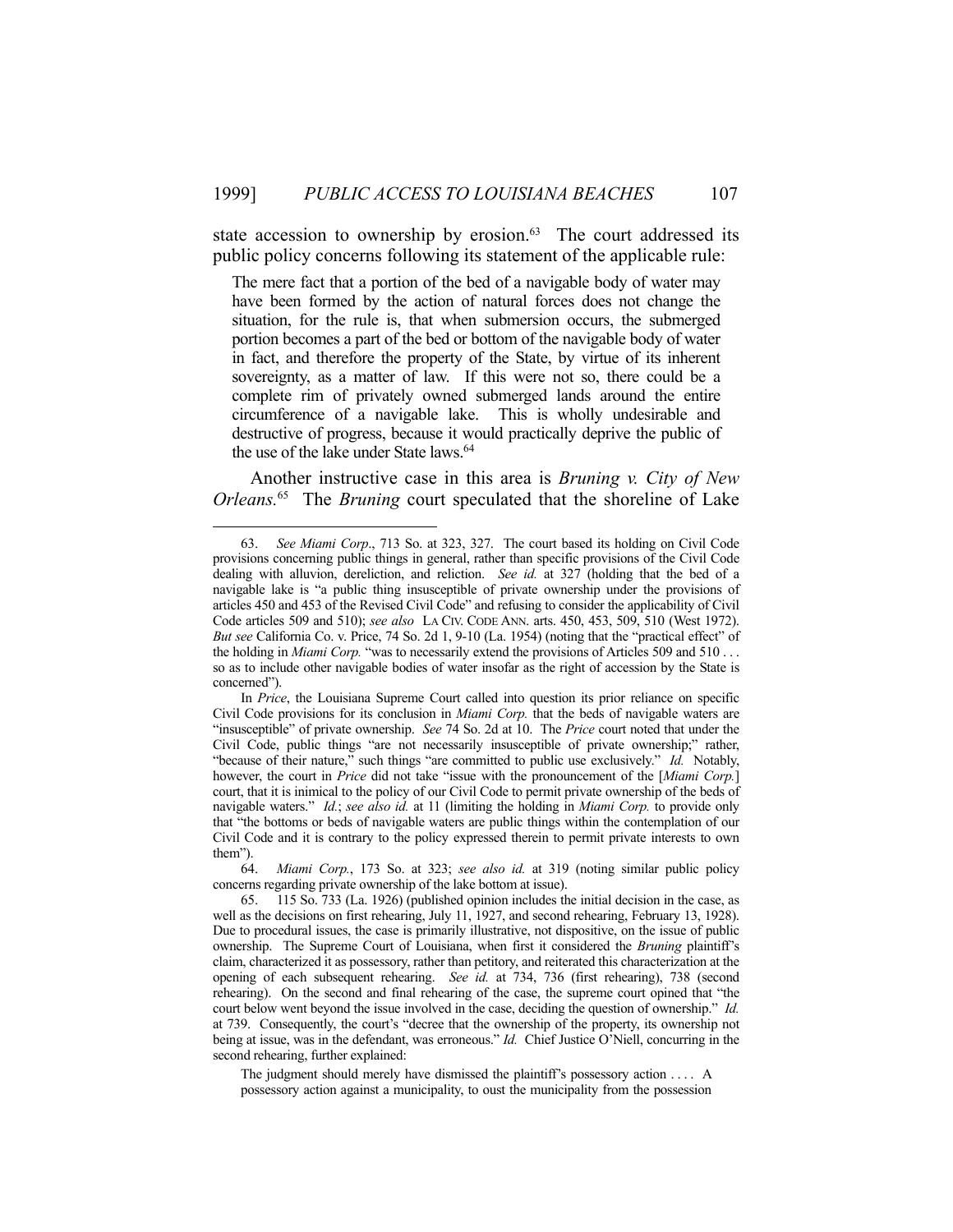Ponchartrain had remained intact since 1873 because of the breakwater erected by the city of New Orleans "in the shape of a 'protection levee,' . . . which prevented further erosion."66 The court denied the existence of "a 'right of batture, alluvions and accretions' on . . . an arm of the sea . . .; [and] in any case as to lands reclaimed by artificial process and with public money."67 Finding further that the property at issue was once seashore and lakebottom recovered by artificial means and with public funds, and dedicated to public park purposes, the court determined the property was publicly owned.<sup>68</sup>

 Advocates of public ownership for Fourchon Beach cite the natural erosive forces of Hurricane Juan in support of their position. For example, Susan Terrebonne, a member of the Lafourche Parish Council Coastal Zone Board remarked: "The land in question immediately adjacent to the roadway is not obviously [Caillouet's], in my eyes, in my opinion. This land has been built up after disappearing into the gulf from erosion. There has [sic] been many efforts environmentally to recreate this land and to protect it."69

 The law of submergence, however, provides support for the contrary proposition, that a landowner retains the property in question. In *Hughes v. Birney's Heirs*, the ever-changing course of the Mississippi River submerged a portion of De Soto Point.70 Subsequently, the land was restored through the gradual accumulation of sediments.71 The Louisiana Supreme Court cited then-current Civil

*Id.* at 739-40 (O'Niell, C.J., concurring).

- 66. *Id.* at 738.
	- 67. *Id.* (citations omitted).
	- 68. *See id.*

of property that is being used for a public purpose, is an improper and unauthorized proceeding, because the claim of the municipality that the property is public property, and is therefore not subject to private ownership, necessarily puts at issue the question of ownership, and the right of possession in such a case is merely an incident or a necessary consequence of the main issue. Bringing a possessory action in such case, instead of a petitory action, against the municipality, is a begging of the question of ownership. That ought to be the doctrine of our decision in this case, without expressing an opinion as to whether the city has the legal right to occupy as public property the property which the city is in fact—whether rightfully or wrongfully using and occupying as public property.

 <sup>69.</sup> Susan Terrebonne, Remarks at the Lafourche Parish Council Coastal Zone Management Public Hearing for Caillouet Land Corporation Permit # P971367 (Nov. 4, 1997) [hereinafter Susan Terrebonne, Remarks] (transcript on file with author).

 <sup>70. 32</sup> So. 30, 131 (La. 1902). In an Alabama case involving temporary submersion resulting from a hurricane, the court cited *Hughes* in support of the finding that submersion by natural forces does not destroy title to the submerged land. *See* United States v. Property on Pinto Island, 74 F. Supp. 92, 104 (S.D. Ala. 1947). However, no court has addressed the consequences of land loss due to permanent, hurricane-induced submersion.

 <sup>71.</sup> *See Hughes*, 32 So. at 31-32.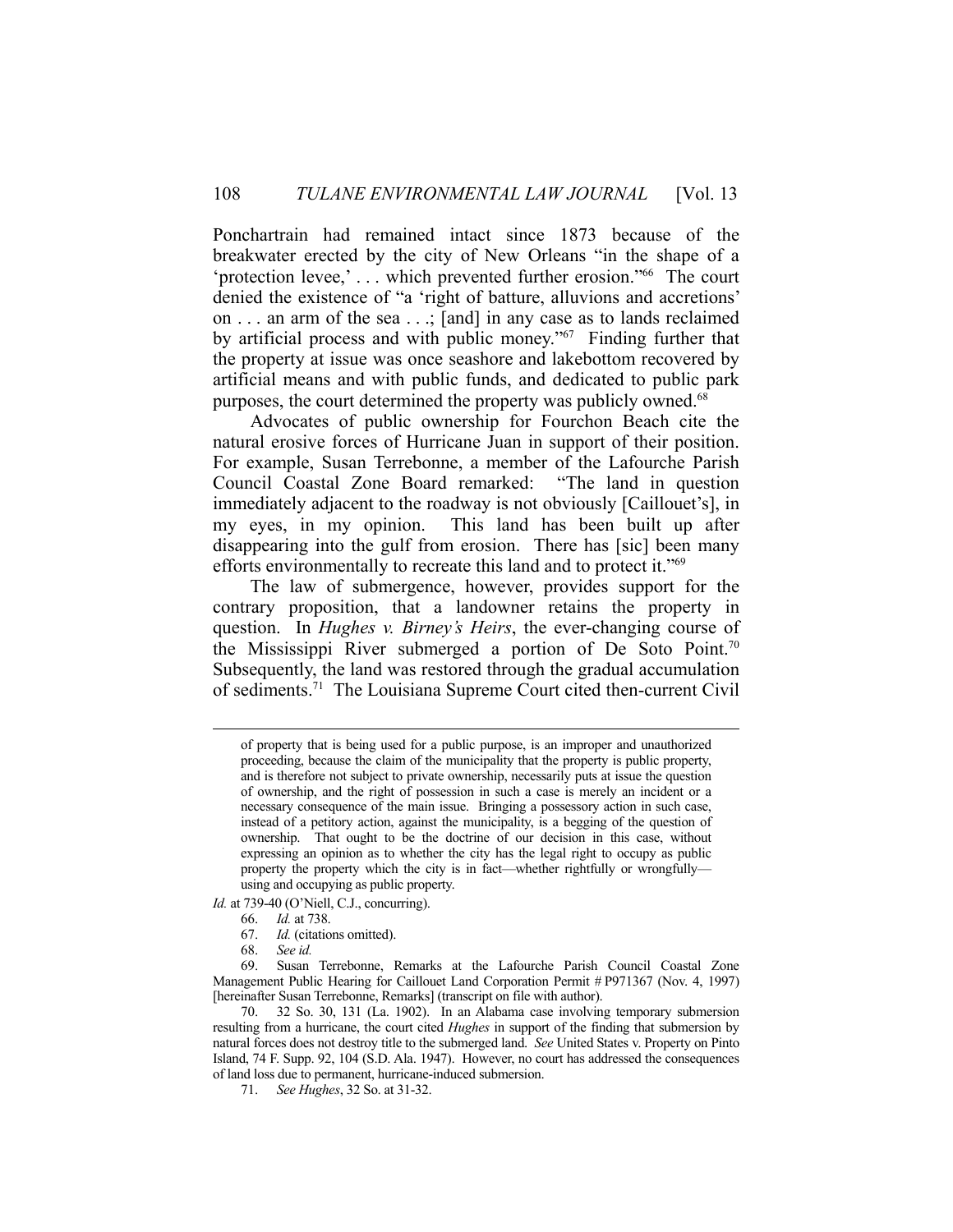Code article  $505^{72}$  for the proposition that ownership of the soil is accompanied by ownership of "all that is directly above and under it."73 The soil over which the river made a temporary course "never ceased to belong to defendants . . ., and the deposits placed upon it by the river in retiring from it  $\ldots$  became likewise their property."<sup>74</sup> Factually, the court found that during low water stages the land was dry.75 The court declined to apply the principles of land acquisition by accretion or dereliction, favoring instead a theory of reappearance after submergence.<sup>76</sup> In support, the court cited, among other authorities, a New York Court of Appeals case, *Mulry v. Norton*, noting that the *Mulry* court held that:

If, after a submergence, the water disappears from the land either by its gradual retirement or the elevation of the land by natural or artificial means, the proprietorship returns to the original owner. No lapse of time during which the submergence has continued bars the right of the owner to enter upon the land reclaimed, and assert his proprietorship, when the identity can be established by reasonable marks, or by situation, extent of quantity, and boundary on the firm land.<sup>77</sup>

 The submersion argument finds contemporary supporters in Louisiana. Land companies holding title to marsh argue that they do not control the height of the water, that navigability is a natural variable dependent upon depth, and that "[j]ust because water covers

LA. CIV. CODE ANN. art. 505 (West 1972) (emphasis in original). After revision in 1979, the principles of article 505 were rephrased in article 490:

 Unless otherwise provided by law, the ownership of a tract of land carries with it the ownership of everything that is directly above or under it.

LA.CIV.CODE ANN. art. 490 (West 2000).

 <sup>72.</sup> At the time of the court's decision, article 505 read as follows:

The ownership of the soil carries with it the ownership of all that is directly above and under it.

The owner may make upon it all the plantations, and erect all the buildings which he thinks proper, under the exceptions established in the title: *Of Servitudes*.

He may construct below the soil all manner of works, digging as deep as he deems convenient, and draw from them all the benefits which may accrue, under such modifications as may result from the laws and regulations concerning mines and the laws and regulations of the police.

The owner may make works on, above, or below the land as he pleases, and draw all the advantages that accrue from them, unless he is restrained by law or by rights of others.

 <sup>73.</sup> *Hughes*, 32 So. at 32.

 <sup>74.</sup> *Id.*

 <sup>75.</sup> *See id.*

 <sup>76.</sup> *See id.*

 <sup>77.</sup> *Id.* at 33. The *Hughes* court appears to be quoting the holding in *Mulry v. Norton*, 3 N.E. 581 (N.Y. 1885); however, the exact quotation is not found in the *Mulry* opinion. Nevertheless, the substance of the quotation may be taken from *Mulry*, 3 N.E. at 585.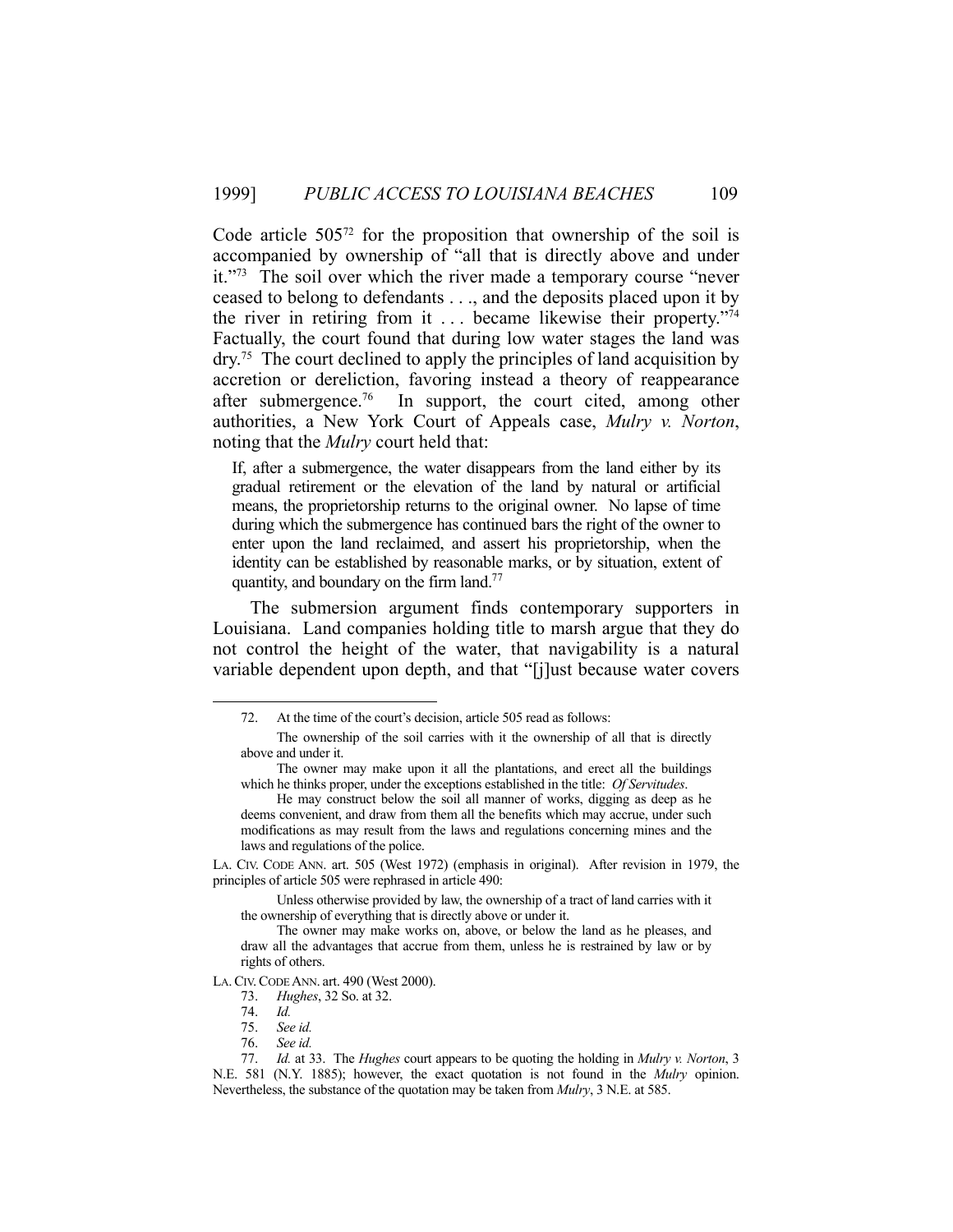the land doesn't mean we don't own the land."78 Essentially, these companies argue for confining state ownership of waterbottoms to a snapshot at the time of statehood; variations in waterways and water depths thereafter do not alter ownership of land once privately owned.79 The argument gains support in that many submerged areas remain subject to property taxes, paid by the upland owner.<sup>80</sup>

 In applying the submergence doctrine, however, one must be wary and mindful that a contrary result arises for nonriparian property. The case of *Gaudet v. City of Kenner* demonstrates that, with respect to land adjacent to Lake Ponchartrain, "any subsequent submersion would serve to revest title to [the land], or parts of it, in the State. Once lost, lake bed remains State property until otherwise alienated; it does not vest in a private riparian owner should it reappear."81 Exclusive application of the submergence doctrine to riparian property would preclude it from use at Fourchon Beach.

 Finally, some may deem the actions of Hurricane Juan at Fourchon Beach avulsive.<sup>82</sup> In determining title to land lost to the sea, the New York Court of Appeals, in *Schwarzstein v. B.B. Bathing Park, Inc.*, noted the characteristics of avulsion: "The change in the foreshore ... submerging the land ... was not a gradual or imperceptible encroachment on the land, but occurred by reason of avulsion, sudden or violent action of the elements perceptible while in progress."83 The court held that the loss of the land by avulsion "did not change the boundaries, nor did the owner lose his title, where the extent and quantity of his land was apparent."<sup>84</sup> Thus, given the

 <sup>78.</sup> Crawford, *Are You Trespassing?*, *supra* note 10, at 14 (quoting unidentified "land manager for a major land-holding company").

 <sup>79.</sup> In fact, the absence of an accurate survey of the state at the time of statehood contributed to outright grants of title to submerged lands. *See* Crawford, *Keep Out!*, *supra* note 51, at 21-22.

 <sup>80.</sup> *See* Marc Hebert, *Coastal Restoration Under CWPPRA and Property Rights Issues*, 57 LA. L.REV. 1165, 1186 (1997).

 <sup>81. 487</sup> So. 2d 446, 448 (La. Ct. App. 1986).

 <sup>82.</sup> *See* BLACK'S LAW DICTIONARY 132 (7th ed. 1999) (defining "avulsion" as the "sudden removal of land caused by a change in a river's course or by flood").

 <sup>83. 197</sup> N.Y.S. 490, 492 (App. Div. 1922).

 <sup>84.</sup> *Id.* The court, quoting *Hargreaves' Law Tracts*, continued:

<sup>&</sup>quot;If a subject hath land adjoining the sea, and the violence of the sea swallow it up, but so that yet there be reasonable marks to continue the notice of it, or ... the [boundaries] can be known, though the sea leave this land again, or it be by art or industry regained, the subject does not lose his propriety . . . though the inundation continue for forty years . . . for he cannot lose his propriety of the soil, though it be for a time become part of the sea . . . ."

*Id.* at 493 (quoting HARGREAVES'LAW TRACTS (Sir Matthew Hale's de Jure Maris) 15, 17).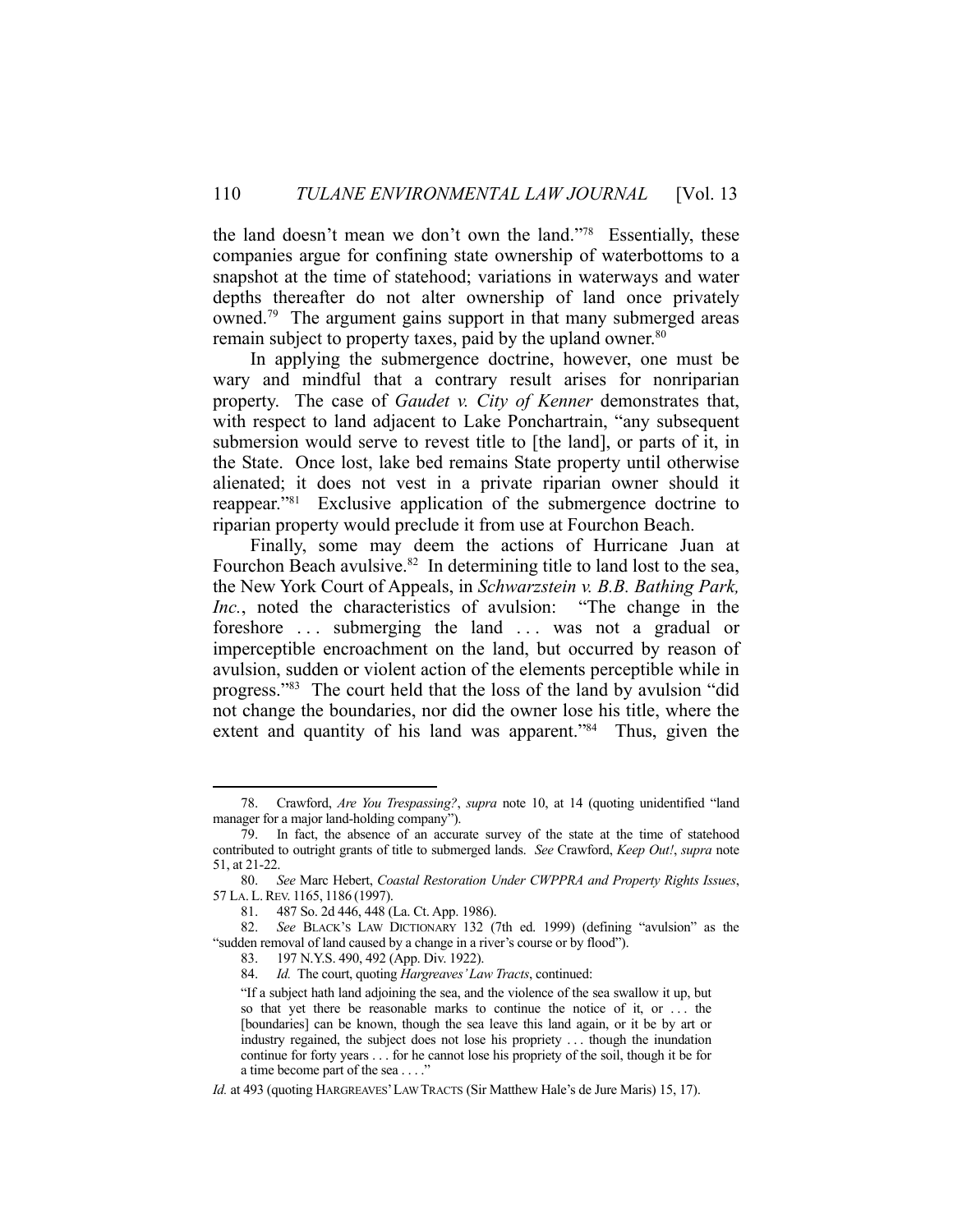*Schwarzstein* court's reasoning, it can be fairly said that an avulsive event is discrete in time and leaves property boundaries intact.

 The distinction between erosion and avulsion rests primarily upon the magnitude of time over which the land loss occurs; sudden losses are considered avulsive in nature, whereas gradual losses over prolonged periods of time are considered erosive. However, subjective determinations of avulsion often distort this distinction. For example, the New York State Supreme Court concluded that avulsion could occur over a three-year period.85 In *In re Point Lookout,* the court considered the land loss avulsive despite the threeyear period because "much of the loss took place upon particular occasions during heavy storms . . . . These losses were not gradual and imperceptible [but] . . . caused by what might well be described as a cataclysm or catastrophe." 86 Attributing the loss of land to avulsion meant the claimants still owned the land despite its submergence for three years. $87$  The court cited a case where property had remained submerged by the ocean for thirty years and title remained in the individual owner subject to the public right of navigation over waters.<sup>88</sup> However, the important factor in avulsion is not the length of submergence but the amount of time over which land loss occurred.<sup>89</sup>

 While the concept of avulsion has a long history of application to changes in river courses,<sup>90</sup> relatively little jurisprudence addresses the nature and consequence of hurricanes. In the recent past, other Gulf Coast jurisdictions have considered the characterization of land loss attributable to coastal storms; Louisiana has not. $91$  The results vary by state with some states finding severe storms avulsive and others

 <sup>85.</sup> *See In re* Point Lookout, 144 N.Y.S.2d 440, 444 (Sup. Ct. 1954).

 <sup>86.</sup> *Id.*

 <sup>87.</sup> *See id.* at 444-45.

 <sup>88.</sup> *See id.* at 444 (citing City of New York v. Realty Ass'n, 176 N.E. 171 (N.Y. 1931)).

 <sup>89.</sup> Recall that avulsion is the rapid and perceptible removal of land. *See supra* note 82.

 <sup>90.</sup> *See, e.g.*, Nebraska v. Iowa, 143 U.S. 359, 363-64 (1892) (stating that the concept can be traced to the laws of Rome); Arkansas v. Tennessee, 246 U.S. 158, 173 (1919) (noting that the concept is settled beyond dispute).

 <sup>91.</sup> *See* City of Corpus Christi v. Davis, 622 S.W.2d 640 (Tex. Ct. App. 1981); Siesta Properties, Inc. v. Hart, 122 So. 2d 218 (Fla. Dist. Ct. App. 1960); State v. Balli, 190 S.W.2d 71 (Tex. 1944). Other jurisdictions not subject to hurricanes have addressed the legal ramifications of coastal storms generally. For example, a severe storm in 1929 breached breakwaters along Lake Michigan and destroyed property. *See* Wall v. Chicago Park Dist., 37 N.E. 2d 752, 755 (Ill. 1941). The Illinois Supreme Court deemed this an avulsion, leaving the boundary line static. *See id.* at 760.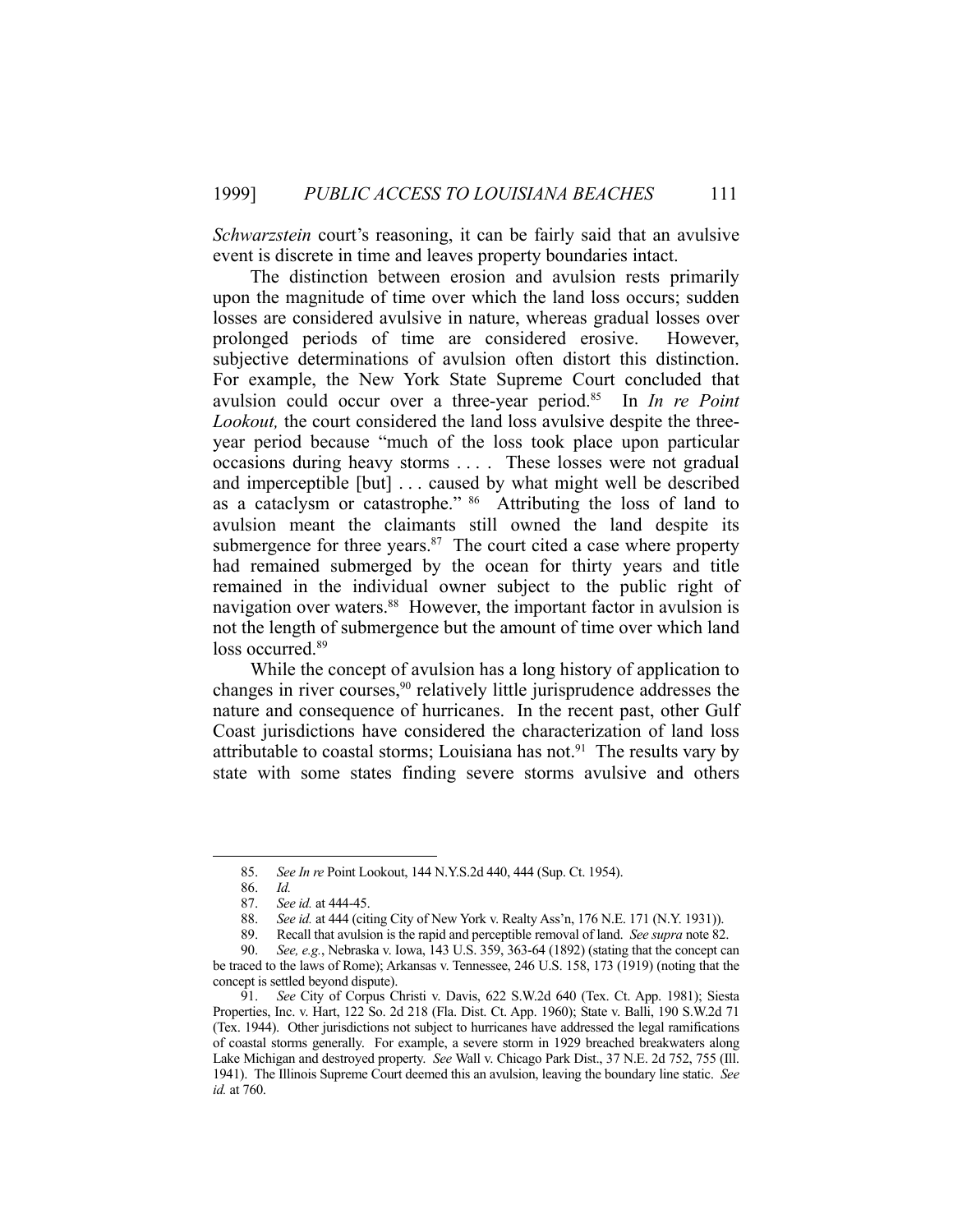finding them erosive. $92$  The confusion may stem, in part, from the varying effects of storms. The same hurricane may cause erosion in one area, submergence in another, and avulsion in yet another area along the coast.

 In a Florida case, it was held that the rule of avulsion is not restricted to streams and rivers.<sup>93</sup> Consequently, the rule may very well apply to tidal land. In dicta, however, the court noted that the application of avulsion to seashores was impractical. $94$  The court explained that while the boundary may remain the same after an avulsive event, ownership of the land beneath waters belonging to the state is vested in the state.<sup>95</sup> Consequently, a landowner would necessarily be in a position to find the land torn away and be forced to prove its origin in order to exercise ownership over the dry land, an odd reconciliation of opposing doctrines.

 The Texas Supreme Court decided that no redress exists for the landowner whose property is lost to the advance of the mean high tide line from an encroaching sea.96 In *City of Corpus Christi v. Davis*, the court combined this principle with two other Texas cases to establish the rule that whenever the line of mean high tide moves landward, by whatever cause, the state acquires title to the land newly submerged by the tide.<sup>97</sup>

 Even if Louisiana law were to define hurricanes as avulsive events, there are ample reasons for adopting a Texas-like approach and defining state ownership as the consequence of coastal land loss, irrespective of the cause. The straightforward nature of the Texas approach, its ease of application, the resulting unity of title, and consistency of littoral access favor its adoption. When combined with the ability of landowners to reclaim land in Louisiana, as discussed below, the Texas approach provides a fair legal scheme that also encourages much-needed restoration.

 <sup>92.</sup> *See, e.g.*, *City of Corpus Christi*, 622 S.W.2d at 646 (finding the actions of a hurricane erosive); *Siesta Properties, Inc.*, 122 So. 2d at 224 (finding the sudden and violent actions of nature avulsive).

 <sup>93.</sup> *See Siesta Properties, Inc.*, 122 So. 2d at 222.

 <sup>94.</sup> *See id.* at 222-23.

 <sup>95.</sup> *See id.*

 <sup>96.</sup> *See* State v. Balli, 190 S.W.2d 71 (Tex. 1944).

 <sup>97. 622</sup> S.W.2d at 643 (citing Lorino v. Crawford Packing, 175 S.W.2d 410, 414 (Tex. 1943); Rudder v. Ponder, 293 S.W.2d 736, 741 (Tex. 1956)). *Cf.* Coastal Indus. Water Auth. v. York, 532 S.W.2d 949, 954 (Tex. 1976) (holding that subsidence of land below navigable, nontidal waters, in the absence of conflict between private and public navigation interests, allows title to remain in the riparian owner).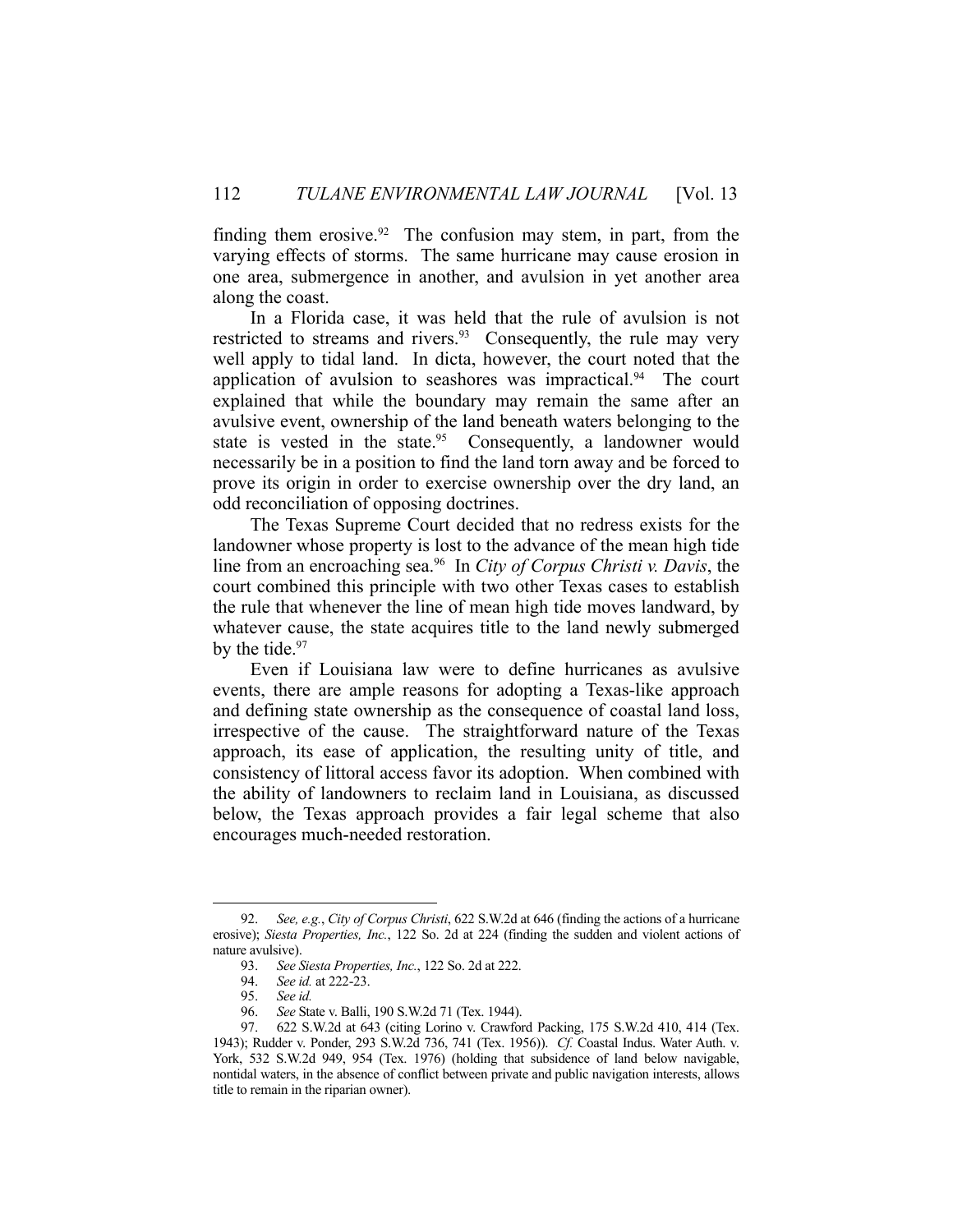#### *C. Reclamation and Restoration*

 Reclamation and restoration of lost coastal land further complicate the determination of ownership at Fourchon Beach. Reclamation or restoration of the land is a common response to hurricane and storm damage, regardless of whether the damage is legally deemed "erosion" or "avulsion." Different restoration methods can have different impacts on ownership of the new, restored land. For example, avulsive restoration activities, such as backfilling, keep ownership boundaries static.98 Restoration activity might also be accretive, such as placing sand fences and replanting vegetation. The Civil Code grants upland, riparian owners the right of ownership to land reclaimed by accretion.<sup>99</sup>

 Thus, the loss of coastal lands first must be attributed to erosion, submergence, or avulsion to determine if ownership boundaries have changed or remained static. Thereafter, the effect of restoration involving both avulsive and accretive elements must be ascertained in order to establish ownership of reclaimed land. As demonstrated below, in Louisiana, the state clearly retains ownership of reclaimed lands only if they were lost by erosion and restored by avulsion.<sup>100</sup> Any other combination of actions creates questionable title.

 The Louisiana Constitution provides the right to reclaim eroded land.<sup>101</sup> By following statutory procedures, the state forfeits ownership of the formerly submerged portion, returning the landowner to pre-erosion status.<sup>102</sup> Primarily, the process involves application to the LDNR, and the conducting of surveys, both before and after restoration, to ensure that private ownership remains within the original property

 <sup>98.</sup> *See, e.g.*, New Jersey v. New York, 523 U.S. 767, 783-85 (1998). *But cf.* State v. Gill, 66 So. 2d 141, 145 (Ala. 1953) (finding that parcel of land created by dredging was accretive in nature); Esso Standard Oil Co. v. Jones, 98 So. 2d 236, 249 (La. 1957) (finding that land where oil wells were located was built up by accretion).

 <sup>99.</sup> *See* LA. CIV. CODE ANN. art. 499 (West 2000); *see also* LA. REV. STAT. ANN. § 9:1102 (West 1990); State v. Buck, 15 So. 531, 537 (La. 1893). Louisiana statutory law supports the Civil Code and poses no bar to upland owners receiving formerly state-owned submerged lands. *See* LA. REV. STAT. ANN. § 30:136.1 (West 1990). *Cf.* United States v. Harrison County, Miss., 399 F.2d 485, 491 (5th Cir. 1968) (noting the "common law doctrine of artificial accretion must yield to the command of the Mississippi Constitution," which forbids donating state lands to private parties); Lorino v. Crawford Packing Co., 175 S.W.2d 410, 414 (Tex. 1943) (holding that land created by artificial accretion belongs to the state); Carpenter v. City of Santa Monica, 147 P.2d 964, 975 (Cal. Ct. App. 1944) (holding that artificial means of inducing accretion result in state-owned accretions).

 <sup>100.</sup> *See* LA. REV. STAT. ANN. § 41:1702 (West 1990); *infra* text accompanying notes 101- 109.

 <sup>101.</sup> *See* LA.CONST. art. IX, § 3.

 <sup>102.</sup> *See* LA.REV. STAT.ANN. §§ 41:1701, :1702 (West 1990).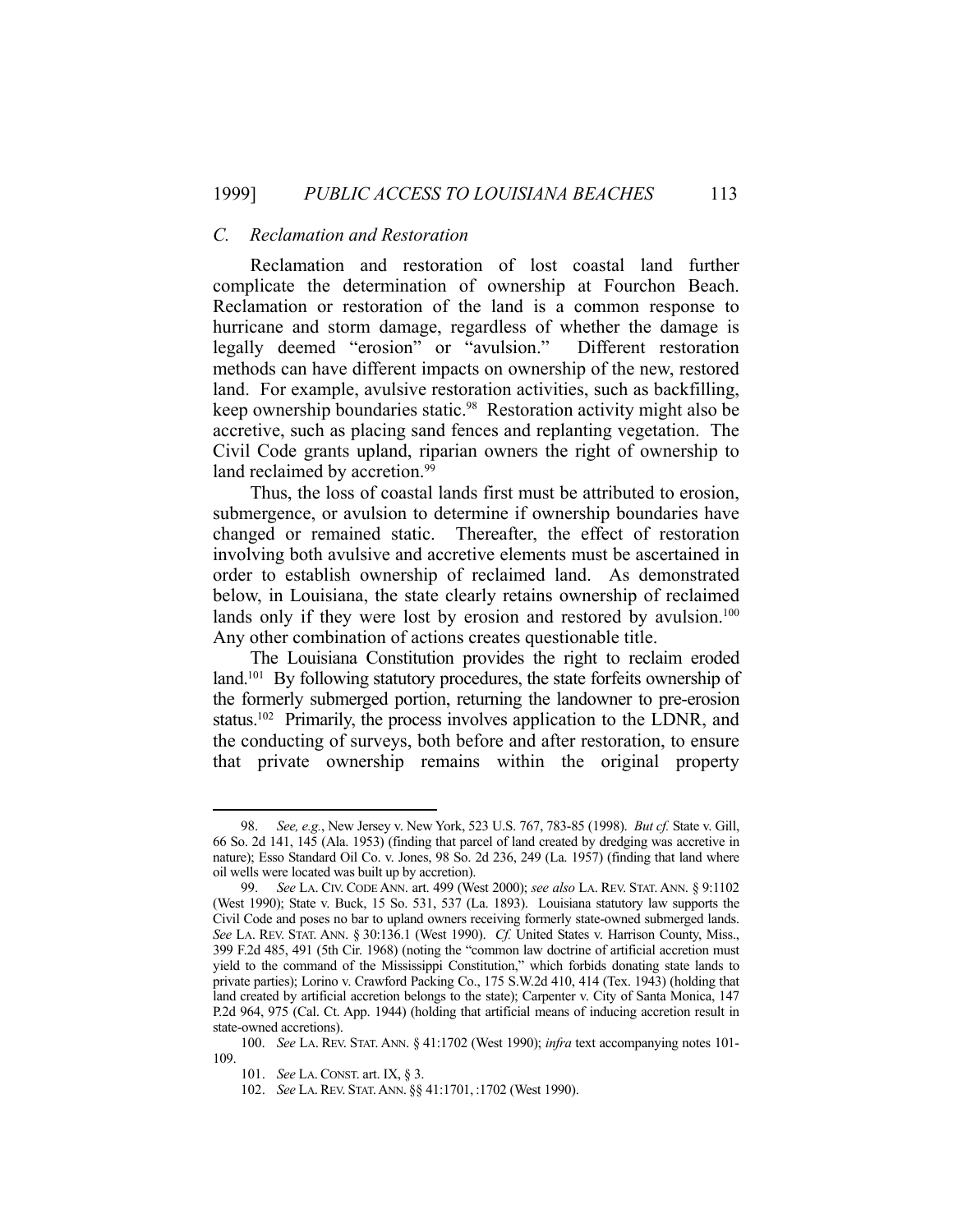boundaries.<sup>103</sup> The state may also undertake restoration of submerged lands for public use.<sup>104</sup>

 To some, allowing both the private property owner and the state the right to reclaim land creates a "takings" controversy.105 The Fifth and Fourteenth Amendments of the United States Constitution prohibit the taking of private property for a public use without just compensation and due process,<sup>106</sup> as does the Louisiana Constitution.<sup>107</sup> Proponents of the takings argument may contend that a landowner has a property right to reclaim lost land.108 State efforts to restore an area lost to the sea effectively eliminate the opportunity of the landowner to reclaim the eroded land, unconstitutionally depriving the landowner of his or her property right. However, allowing a private landowner to claim land restored by the state would violate a constitutional, public use requirement applicable to state reclamation projects.<sup>109</sup> This suggests that whenever the state undertakes an accretive-type restoration, the public use requirement, as well as several constitutional amendments, stand to be violated.

The right to reclaim lost land is not a vested right.<sup>110</sup> Rather, the upland owner must obtain permission from the state prior to undertaking reclamation efforts.<sup>111</sup> Allowing landowners to reclaim eroded land should not be construed as an effort to deny the state its own constitutionally created role in restoration.<sup>112</sup> Rather, in a state

 <sup>103.</sup> *See id.* § 41:1702.

 <sup>104.</sup> *See, e.g.*, Save Our Wetlands, Inc. v. Orleans Levee Bd., 368 So. 2d 1210, 1213 (La. Ct. App. 1979); s*ee also* Hebert, *supra* note 80, at 1185 (discussing the meaning of "public use" in Louisiana jurisprudence).

 <sup>105.</sup> *See generally* Hebert, *supra* note 80 (analyzing the "takings" issue).

 <sup>106.</sup> *See* U.S. CONST. amends. V, XIV.

 <sup>107.</sup> *See* La.CONST. art. I, § 4.

 <sup>108.</sup> *See generally* Hebert, *supra* note 80 (arguing that a landowner should have the right to reclaim lost land).

 <sup>109.</sup> *See* LA.CONST. art. IX, § 3; *see also* Hebert, *supra* note 80, at 1189.

 <sup>110.</sup> *See* Hebert, *supra* note 80, at 1188; *see also* Plantation Landing Resort v. United States, 30 Fed. Cl. 63, 67 (Fed. Cl. 1993) ("Before a party can recover just compensation under the 5th Amendment for a taking, . . . it must establish a compensable property interest."). The *Plantation Landing Resort* court concluded that no taking occurred where the plaintiff failed to renew the coastal use permit applicable to nearly 51 acres of land located below the mean high water mark and was thereafter precluded from developing the land. *See id.* at 66. "By not renewing the permit, plaintiff extinguished its compensable interest [in those lands], subject to state reclamation regulation. Without such interest, plaintiff cannot proceed with a takings claim as to this land." *Id.* A different situation exists when avulsion causes the land loss, as the landowner then retains some property interest in the submerged land. *See* City of New York v. Realty Assocs., 176 N.E. 171, 172 (1931).

 <sup>111.</sup> *See* LA.REV. STAT.ANN. §§ 41:1701-:1702 (West 1990).

 <sup>112.</sup> *See* LA. CONST. art. IX, § 3 ("Except as provided in this Section, the bed of a navigable water body may be reclaimed only for public use."). Some have advocated legislative changes to the Civil Code to clarify or to expand the public trust servitudes for coastal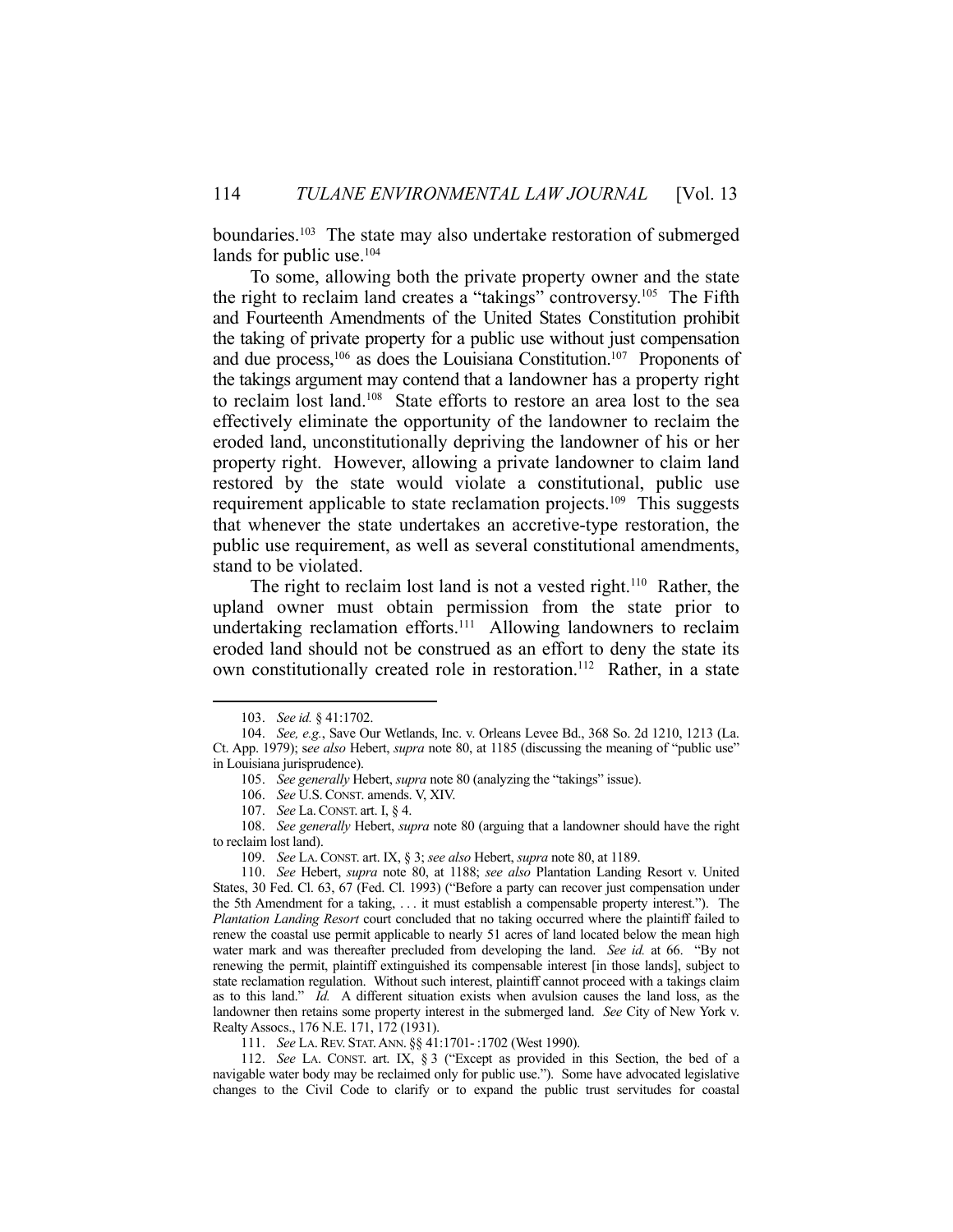where land loss poses a grave problem, increasing the number of parties eligible to reclaim lost land theoretically increases the likelihood that reclamation will take place. The opposite approach leaves the state at the mercy of the landowner's whim and financial position, contrary to the objective of fostering reclamation and, in many cases, thwarting the state's ability to reclaim land it owns.

 Moreover, it is in the upland owner's best interest to allow government reclamation activity. Reclamation of barrier islands and other land formations substantially assists in preventing future hurricane damage, loss of life, and further loss of private property. Suspending state-funded reclamation projects will likely result in additional dry land being lost to erosive forces, a perverse application of the takings doctrine.

# IV. PUBLIC ACCESS

 Ownership of property entails the right to access the property and to exclude others from it. $113$  Individuals, as well as the public, often seek to own coastal land in order to access the water for recreational, aesthetic, or commercial purposes. Under the public trust doctrine and other servitudes, however, full public ownership of coastal property is not necessarily required in order for the public to obtain access.114 Moreover, Louisiana jurisprudence respecting roads and public use thereof potentially provides other means for public access at Fourchon Beach.115 Consequently, those advocating for public access at Fourchon Beach have two alternative arguments for access even if the land itself is not publicly owned.

application. *See* Hebert, *supra* note 80, at 1199. However, legislative authority to expand servitudes beyond their historical bounds is subject to the takings doctrine and is at odds with the investment-backed expectations of current landowners with regard to road servitudes. *See* Lucas v. South Carolina Coastal Council, 505 U.S. 1003 (1992); Penn Cent. Transp. Co. v. City of N.Y., 438 U.S. 104 (1978). While the suggestion may have merit for the future, it does not resolve the situation with respect to existing owners. *See, e.g.*, *Lucas*, 505 U.S. 1003; *Penn Cent. Transp. Co.*, 438 U.S. 104.Another commentator suggests that the navigation servitude functions as an inherent burden to coastal property ownership and serves as authority for the state and federal governments to undertake activity without providing compensation. *See* Douglas F. Britton et al., Avenal v. United States*: Does the State of Louisiana Have a Property Interest in the Salinity of its Waters?*, 2 OCEAN & COASTAL L. J. 153, 162-63 (1996); s*ee also* Delaune v. City of Kenner, 550 So. 2d 1386, 1389 (La. Ct. App. 1989) (taking does not occur when state exercises the levee servitude; "the State . . . merely resumes possession of what it always owned").

 <sup>113.</sup> *See* LA.CIV.CODE ANN. art. 477 (West 2000).

 <sup>114.</sup> *See id.* arts. 450, 452.

 <sup>115.</sup> *See infra* Part IV.B.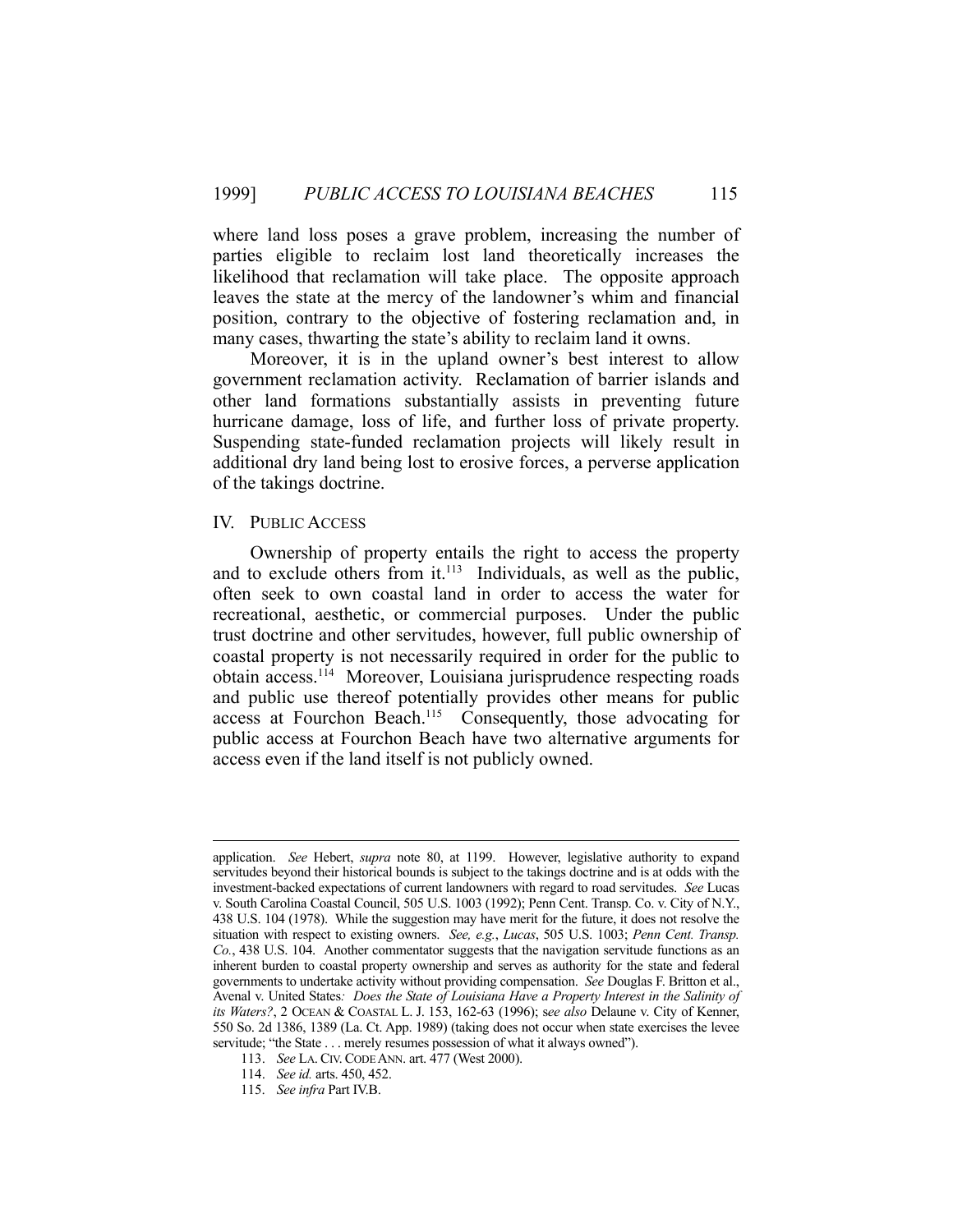## *A. Access to Waterbodies*

 The type of waterbody determines whether the public trust doctrine or a Civil Code-based servitude applies, and thus impacts the extent to which the public may access the waterbody, if at all.<sup>116</sup> In short, if the waterbody is nonnavigable, the public has no right to cross private lands to access the water.117 Even if the waterbody is navigable, public access can be restricted.118 However, if the waterbody is a highway of commerce, the public has unfettered access.119 With regard to Fourchon Beach, the abutting waterbody, the Gulf of Mexico, is obviously a highway of commerce.

 In *People for Open Waters, Inc. v. Estate of J.G. Gray*, the plaintiff argued that, as a public thing under Civil Code article 450, running waters must be susceptible to public use under Civil Code article 452.120 The court did not accept this contention:

The obligations arising from water being a public thing require an owner, through whose estate running waters pass, to allow the water to leave his estate through its natural channel and not to unduly diminish its flow. However, this does not mandate that the landowner allow public access to the waterway.121

An artificially constructed canal built with private funds on private property is not subject to public use merely because it connects with an existing navigable waterway, unlike canals created by diverting a natural, navigable waterway.122

 With regard to public waterways, such as navigable rivers and the sea, the bed and banks give rise to public use or ownership of the land, or both, not merely public ownership of the water flowing in them.123 Private landowners may not deprive the public of its right to use public waterways. Civil Code article 458 requires a permit for works built on public things that may obstruct public use, and certain criminal provisions also prohibit the obstruction of a "highway of commerce."124 Moreover, once implied or tacit dedication operates to

 <sup>116.</sup> *See* LA. CIV. CODE ANN. arts. 450, 452 (West 2000); *see also supra* notes 44-45 (setting forth the public trust doctrine).

 <sup>117.</sup> *See* LA.CIV.CODE ANN. arts. 450, 452 (West 2000).

 <sup>118.</sup> *See* National Audubon Soc'y v. White, 302 So. 2d 660, 665 (La. Ct. App. 1974).

 <sup>119.</sup> *See* sources cited *infra* note 124.

 <sup>120. 643</sup> So. 2d 415, 417 (La. Ct. App. 1994); *see also* LA. CIV. CODE ANN. arts. 450, 452 (West 2000).

 <sup>121.</sup> *People for Open Waters, Inc.*, 643 So. 2d at 418 (citations omitted).

 <sup>122.</sup> *See* Vaughn v. Vermilion, 444 U.S. 206, 208-09 (1979).

 <sup>123.</sup> *See National Audubon Soc'y*, 302 So. 2d at 665.

 <sup>124.</sup> *See* LA. CIV. CODE ANN. art. 458 (West 2000); LA. REV. STAT. ANN. §§ 14:96, :101, 48:512 (West 1989); *see also id.* § 14:97 (defining a "highway of commerce" as "any railway,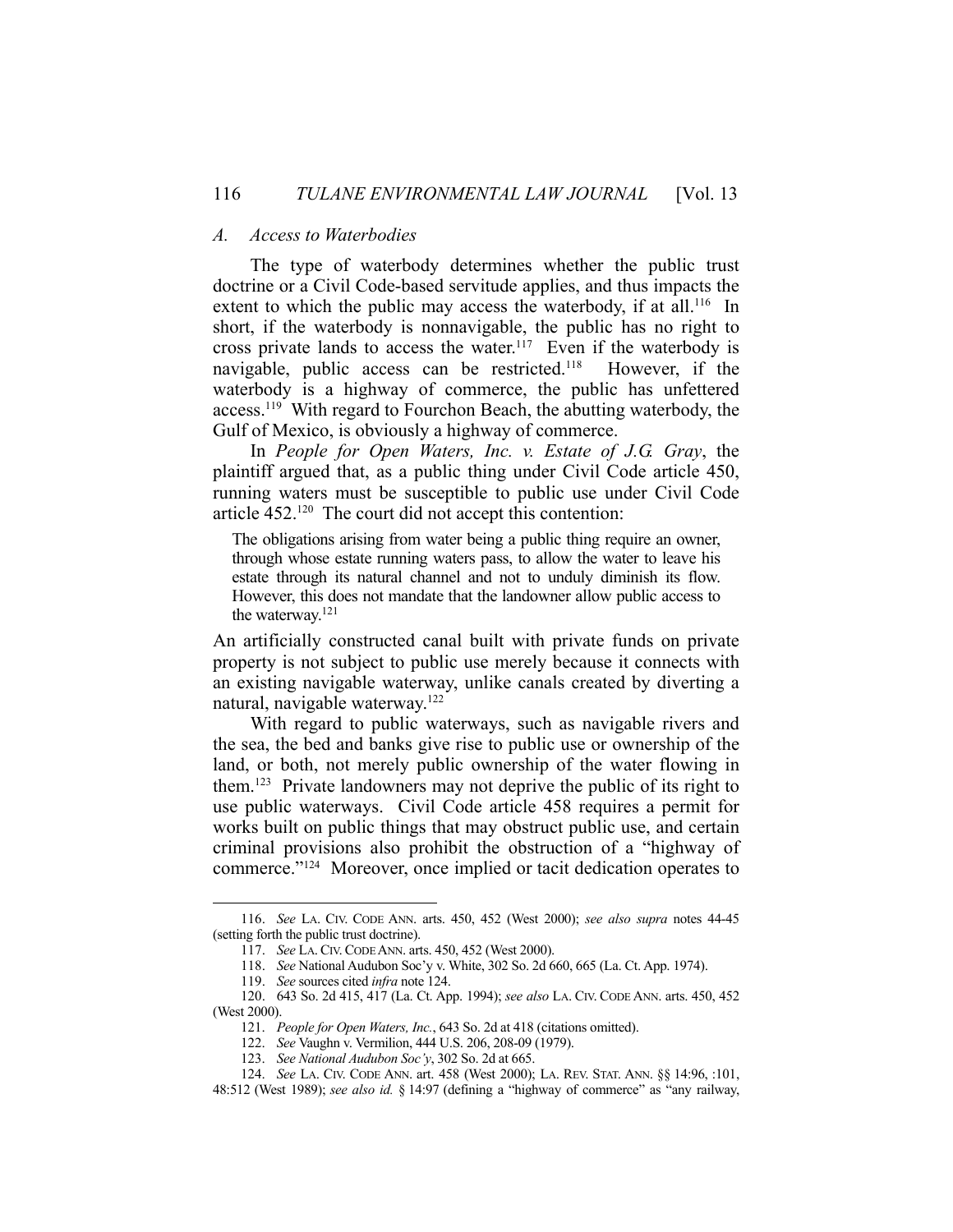create a public servitude, the servitude can be withdrawn only under narrow circumstances.<sup>125</sup> However, private landowners may regulate access.126

 Some citizens argue that the expenditure of public funds, such as in the restoration of Fourchon Beach, establishes public use.<sup>127</sup> However, Louisiana jurisprudence does not support this argument. Rather, in *Amigo Enterprises v. Gonzales*, a case involving public rights in a canal constructed with federal funds on private land, the Louisiana Fourth Circuit found that "the property owners granted the Corps of Engineers the right to build the canal, but did not convey any rights to the public to utilize the canal for recreation or commercial purposes."128 In reaching this conclusion, *Amigo Enterprises* court relied upon the reasoning of *Brown v. Rougon*, a similar case in the Louisiana First Circuit wherein the court held that "the use of public funds does not convey greater rights than those contracted for by the parties." $129$  To conclude otherwise would have resulted in a To conclude otherwise would have resulted in a constitutional takings violation, absent the consent and compensation of the owner.<sup>130</sup>

railroad, navigable waterway, road, highway, thoroughfare, or runway of an airport"); La. Att'y Gen. Op. No. 81-1298, 1982 WL 181726, at \*1 (Apr. 5, 1982) (opining that private hunting club could not block access to a public waterway); La. Att'y Gen. Op. No. 96-206, 1996 WL 462002, at \*7 (May 23, 1996) (opining that a public road, which provided access to a public boat launch on a navigable lake, could not be blocked by a fence).

 <sup>125.</sup> *See* La. Att'y Gen. Op. No. 96-206, 1996 WL 462002, at \*5 (May 23, 1996) (citing Robinson v. Beauregard Parish Police Jury, 351 So. 2d 113 (La. 1977)); La. Att'y Gen. Op. No. 97-145, 1997 WL 409074, at \*2 (June 30, 1997) (noting that the public servitude on a public road may be withdrawn only through "a formal act of revocation in accordance with the statutes; relocation of the public road by the governing authority; clear and well-established proof of intent by the governing body to abandon"; or, absent such express acts of withdrawal, if the strip of land is not used as public road for more than 10 years); *see also* LA. REV. STAT. ANN. § 48:451 (West 1990).

 <sup>126.</sup> *See* Delta Sec. Co. v. Dufresne, 160 So. 620, 621 (La. 1935) (upholding injunction permitting private company to regulate use of its stream banks); Dardar v. Lafourche Realty Co., 55 F.3d 1082, 1085-87 (5th Cir., 1995) (holding that private construction work undertaken on a navigable canal, in accordance with an Army Corps of Engineers permit, did not eliminate the public's right to use the canal but did provide the landowner the ability to control access points).

 <sup>127.</sup> *See, e.g.*, Mike St. Pierre, Remarks, *supra* note 32 ("The taxpayers have built a road, built up the beach, and maintained the property, now it is time to give something back by letting us use the beach."); Daniel Lorraine, Lafourche Parish Councilman, Remarks at the Lafourche Parish Council Coastal Zone Management Public Hearing for Caillouet Land Corporation Permit # P971367 (Nov. 4, 1997) (noting that "there were millions of dollars from the federal government, State of Louisiana, and local taxes that really built [Fourchon Beach] up") (transcript on file with author).

 <sup>128. 581</sup> So. 2d 1082, 1084 (La. Ct. App. 1991).

 <sup>129. 552</sup> So. 2d 1052, 1060 (La. Ct. App. 1989); *see also Amigo Enters.*, 581 So. 2d at 1084 (quoting *Rougon*).

 <sup>130.</sup> *See Amigo Enters.*, 581 So. 2d at 1084 (quoting *Rougon*, 552 So. 2d at 1060).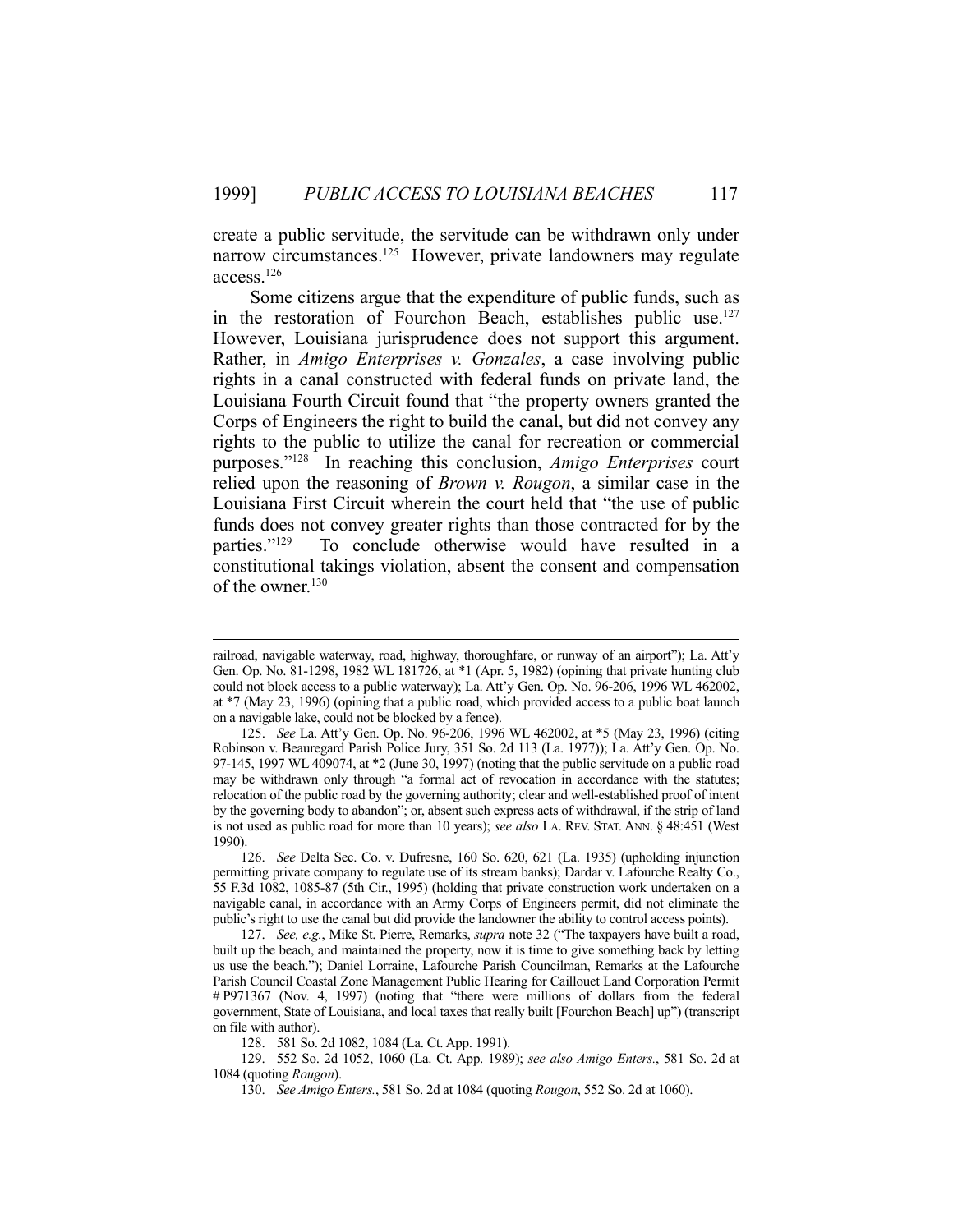Louisiana law thus excludes the public from private lands or waters on which public funds were spent unless the landowner agrees to allow public use.131 As a result, the expenditure of public funds for authorized purposes does not alone provide a public right of use, access, or any interest in privately owned lands or waters on which the expenditure was made.<sup>132</sup> In sum, the public and state do not gain "any right of use or access or any vested interest in privately owned lands or waters which become the subject of . . . conservation or restoration projects."133

#### *B. Public Road Access*

1

 As the issue regarding Fourchon Beach concerns public access to a road, an examination of the law creating public roads in Louisiana is instructive.134 The Port Commission asserts that the reclaimed area at Fourchon Beach serves as a public road.<sup>135</sup> If such is the case, the public has a right to access the road and, in turn, to use it to access the adjacent, publicly owned beach area.

 In *St. Charles Parish School Board v. P & L Investment Corp.,* the Louisiana Supreme Court elaborated upon the means of creating public road access on privately owned property.<sup>136</sup> A public road may be subject to public use due to several possible events: purchase, exchange, donation, expropriation, prescription, or dedication.<sup>137</sup> The *P & L Investment Corp.* court held that a public road was created by tacit dedication, where the road provided access to a public school,

 <sup>131.</sup> *See* La. Att'y Gen. Op. No. 92-472, 1992 WL 610613, at \*6 (Oct. 22, 1992); *see also, e.g.*, *Amigo Enters.*, 581 So. 2d at 1084.

 <sup>132.</sup> *See* La. Att'y Gen. Op. No. 92-472, 1992 WL 610613, at \*6 (Oct. 22, 1992); *see also, e.g.*, *Amigo Enters.*, 581 So. 2d at 1084; *Rougon*, 552 So. 2d at 1060 ("[T]he use of public funds in the construction of a navigable canal does not necessarily create a public right to use the canal."); State v. Jeanerette Lumber & Shingle Co., 350 So. 2d 847, 856 (La. 1977) (holding that the construction of canals on private property with public funds does not give navigation rights, rights of use, or access to the public). Both *Rougon* and *Jeanerette Lumber & Shingle Co.* held that the state enjoys only such rights as are necessary for purposes of the project. *See Rougon*, 552 So. 2d at 1060; *Jeanerette Lumber & Shingle Co.*, 350 So. 2d at 855.

 <sup>133.</sup> La. Att'y Gen. Op. No. 92-472, 1992 WL 610613, at \*6 (Oct. 22, 1992).

 <sup>134.</sup> *See* LA. REV. STAT. ANN. § 33:1236(2)(a), (20) (West 1989). *Cf.* LA. REV. STAT. ANN. § 32:1(51) (West Supp. 1999) (defining a private road as "every way or place in private ownership and used for vehicular travel by the owner and those having express or implied permission from the owner, but not by other persons"). Use of private roads is regulated by the owner. *See* LA.REV. STAT.ANN. § 32:25 (West 1989).

 <sup>135.</sup> *See* Falgout Telephone Interview, *supra* note 18.

 <sup>136. 674</sup> So. 2d 218 (La. 1996).

 <sup>137.</sup> *See id.* at 221 (citing LA. CONST. art. I, § 4; LA. REV. STAT. ANN. tit. 19 (West 1989)); *see also* Coleman v. Chevron Pipe Line Co., 673 So. 2d 291, 295-96 (1996); 2 A.N. YIANNOPOULOS, LOUISIANA CIVIL LAW TREATISE § 96, at 207 (1991).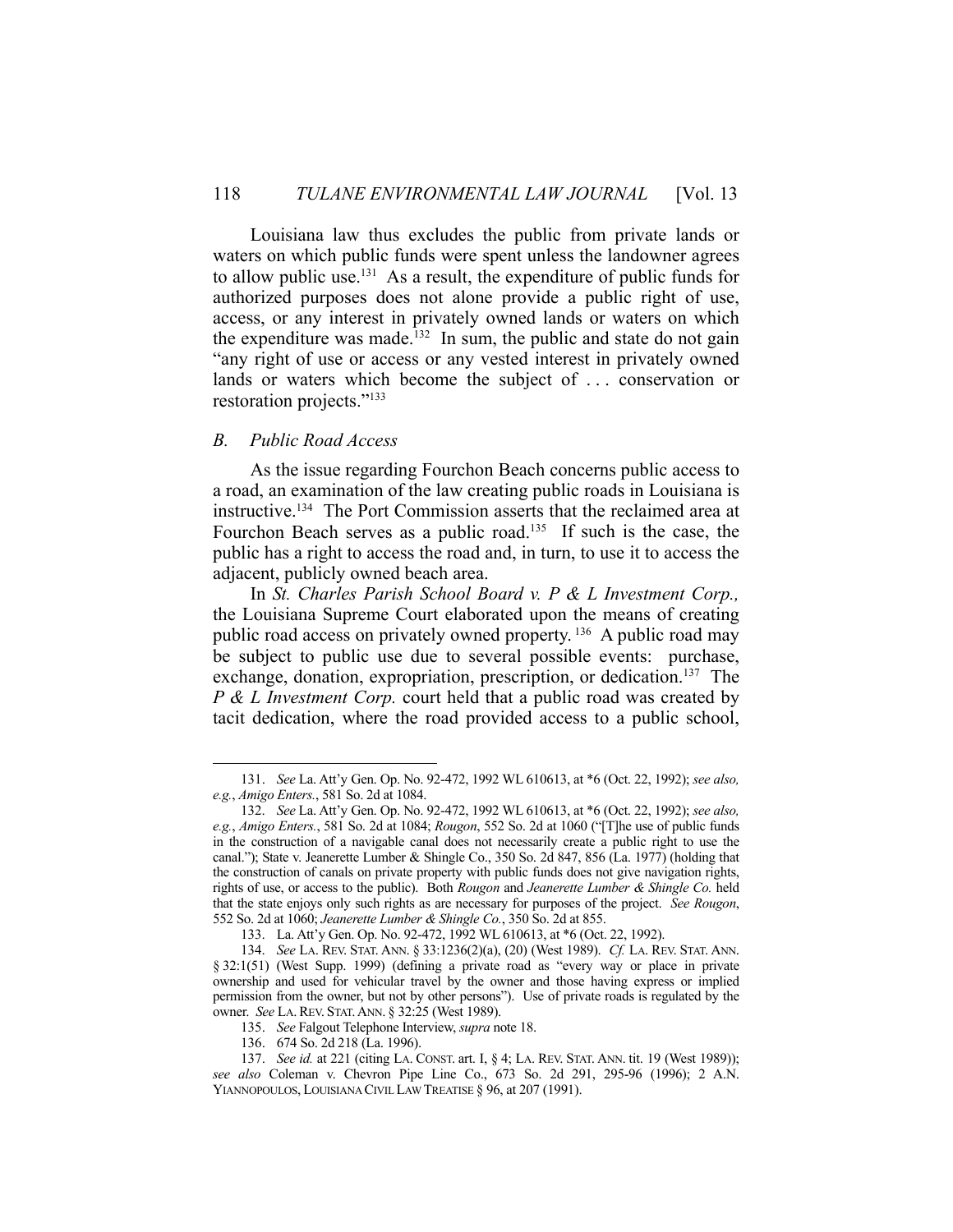yet also crossed over private property.138 The court also elaborated upon several alternative methods available to create a public servitude.<sup>139</sup>

 First, the court explained the Civil Code requisites for obtaining a servitude of passage by acquisitive prescription: "peaceable and uninterrupted possession of the right for ten years in good faith and by just title," or after "uninterrupted possession for thirty years without title or good faith."140 The requisite "just title" consists of documentation sufficient to transfer ownership or other real right, "written, valid in form, and filed for registry in the conveyance records of the parish in which the immovable is situated" and expressly describing the nature and extent of the servitude.<sup>141</sup>

 Next, the court noted that Louisiana has no comprehensive statutory scheme for dedication of property to public use although the jurisprudence of the state recognizes four methods: formal, statutory, implied, and tacit.<sup>142</sup> A deed or other written act will create a formal dedication.143 A formal dedication transfers ownership of the property to the public unless the property is expressly or implicitly retained.144 When the owner retains the land, a servitude of public use is created.145 Statutory dedication occurs when a landowner subdivides real estate. "A statutory dedication vests ownership in the public unless the subdivider reserves ownership of streets and public places and grants the public only a servitude of use."146 Louisiana courts also recognize the common law doctrine of implied dedication.<sup>147</sup> Assent of the owner, use by the public, and maintenance by the municipality constitute an implied dedication and establish a servitude of public use.148 Finally, a tacit dedication of a strip of land for use as a public road essentially occurs after three years of public maintenance.<sup>149</sup>

 <sup>138.</sup> *See P & L Inv. Corp.*, 674 So. 2d at 223.

 <sup>139.</sup> *See id.* at 221.

 <sup>140.</sup> *Id.*; LA.CIV.CODE ANN. art. 742 (West 2000).

 <sup>141.</sup> *P & L Inv. Corp.*, 674 So. 2d at 221; LA.CIV.CODE ANN. art. 3483 (West 2000).

 <sup>142.</sup> *See P & L Inv. Corp.*, 674 So. 2d at 221.

 <sup>143.</sup> *See id.*

 <sup>144.</sup> *See id.*

 <sup>145.</sup> *See id.*

 <sup>146.</sup> *Id.* at 222.

 <sup>147.</sup> *See id.*

 <sup>148.</sup> *See id.*

 <sup>149.</sup> *See id.* at 223; *see also* LA. REV. STAT.ANN. § 48:491(B)(1)(a) (West 1989) (providing that all roads maintained by the municipality for three years "shall be public . . . if there is actual or constructive knowledge of such work by adjoining landowners").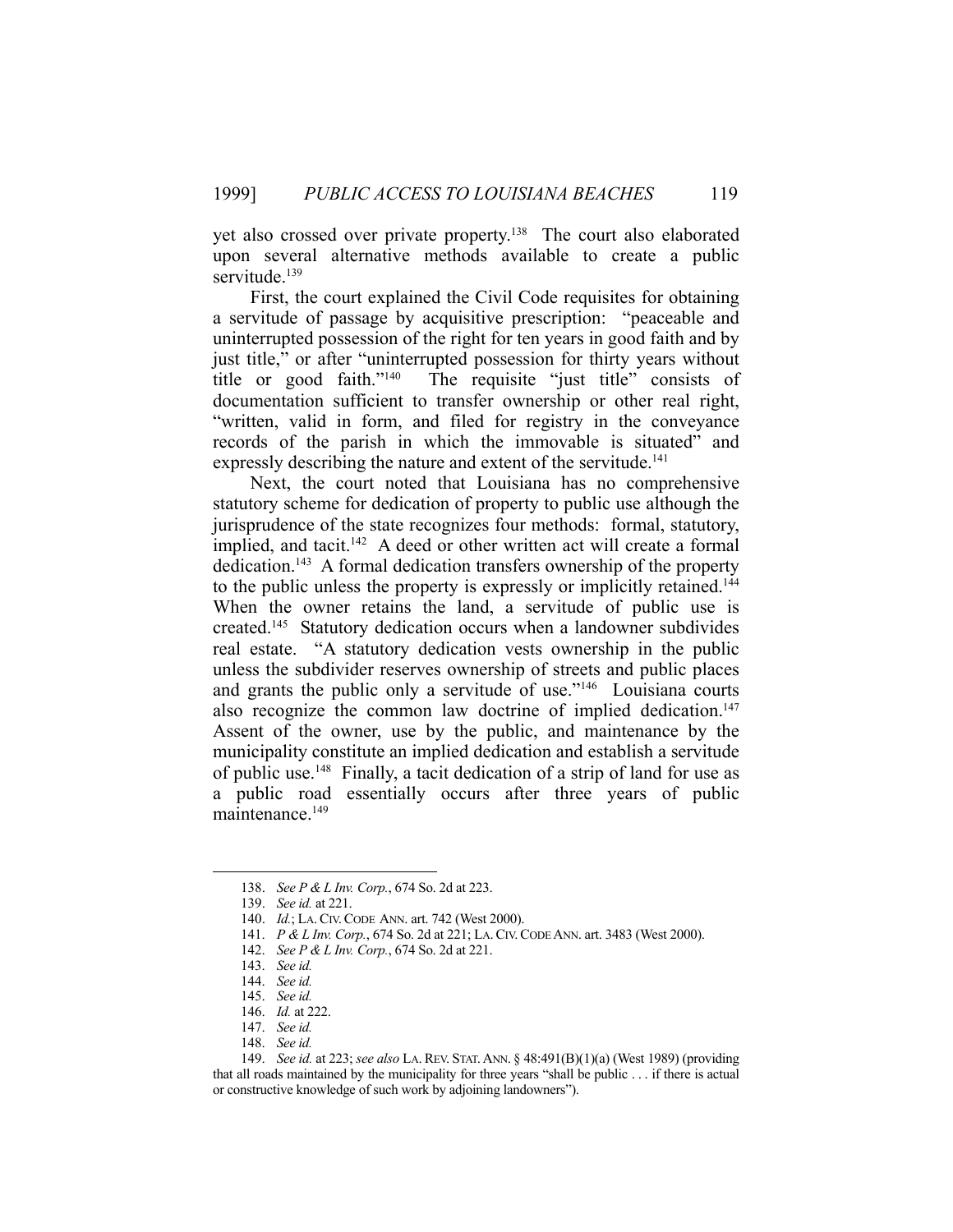Interestingly, the holding in *P & L Investment Corp.* may differ when applied to riparian roads. Although Fourchon Beach's sand road is littoral and not riparian, riparian doctrines may be extended to littoral areas and the terms used interchangeably.<sup>150</sup> Additionally, the primary purpose of the servitude duty—aid to navigation—applies to Fourchon Beach as the beach is adjacent to navigable water. In a 1996 opinion, the Louisiana Attorney General's Office addressed several questions, including whether "the public [can] be denied access to a navigable river by the property owner of the river banks" and "[i]f there is a public road on the property, to what extent, if any, can the property owner post the land and prevent access to the river?"<sup>151</sup> In so doing, the opinion identified a conflict of law.

 The opinion affirmed public rights to use the water and waterbottoms for purposes traditionally related to navigation, and "to include both recreational and commercial activities, such as fishing, swimming, wading, tubing, crabbing, and similar pursuits" in navigable waters.152 However, the Attorney General concluded that no legal requirement existed for public access over a riparian owner's property "from a public highway to the water's edge where there is no road, public right-of-way or public passageway connecting the two."153 The opinion continued:

Civil Code Article 666 provides that riparian owners are bound by law to give a public road on the border of a river or stream . . . . R.S. 9:1251 provides that when an owner of land voluntarily . . . permits passage . . . solely for the purpose of providing a convenience in ingress and egress to and from waters for boating or recreational purposes, neither the public or private person shall acquire a servitude or right-of-passage, nor shall the passage become a public road or street by reason of upkeep, maintenance or work performed by any governing authority. This latter statute reaches conflict with R.S. 48:491 in situations where a roadway has become dedicated by publicly funded maintenance activities.<sup>154</sup>

 In *Hebert v. T. L. James & Co.,* a municipality sought to convert an existing thirty-foot servitude along a navigable waterway into a seventy-five-foot paved road without compensating the property owner for the additional forty-five feet.<sup>155</sup> The municipality argued

 <sup>150.</sup> *See supra* note 53.

 <sup>151.</sup> La. Att'y Gen. Op. No. 96-257, 1996 WL 656196, at \*1 (Sept. 5, 1996).

 <sup>152.</sup> *Id.* at \*3.

 <sup>153.</sup> *Id.* at \*4.

 <sup>154.</sup> *Id.*; *see also* LA. CIV. CODE ANN. art. 666 (West 2000); LA. REV. STAT. ANN. §§ 9:1251, 48:491 (West 1989).

 <sup>155. 70</sup> So. 2d 102, 103 (La. 1953).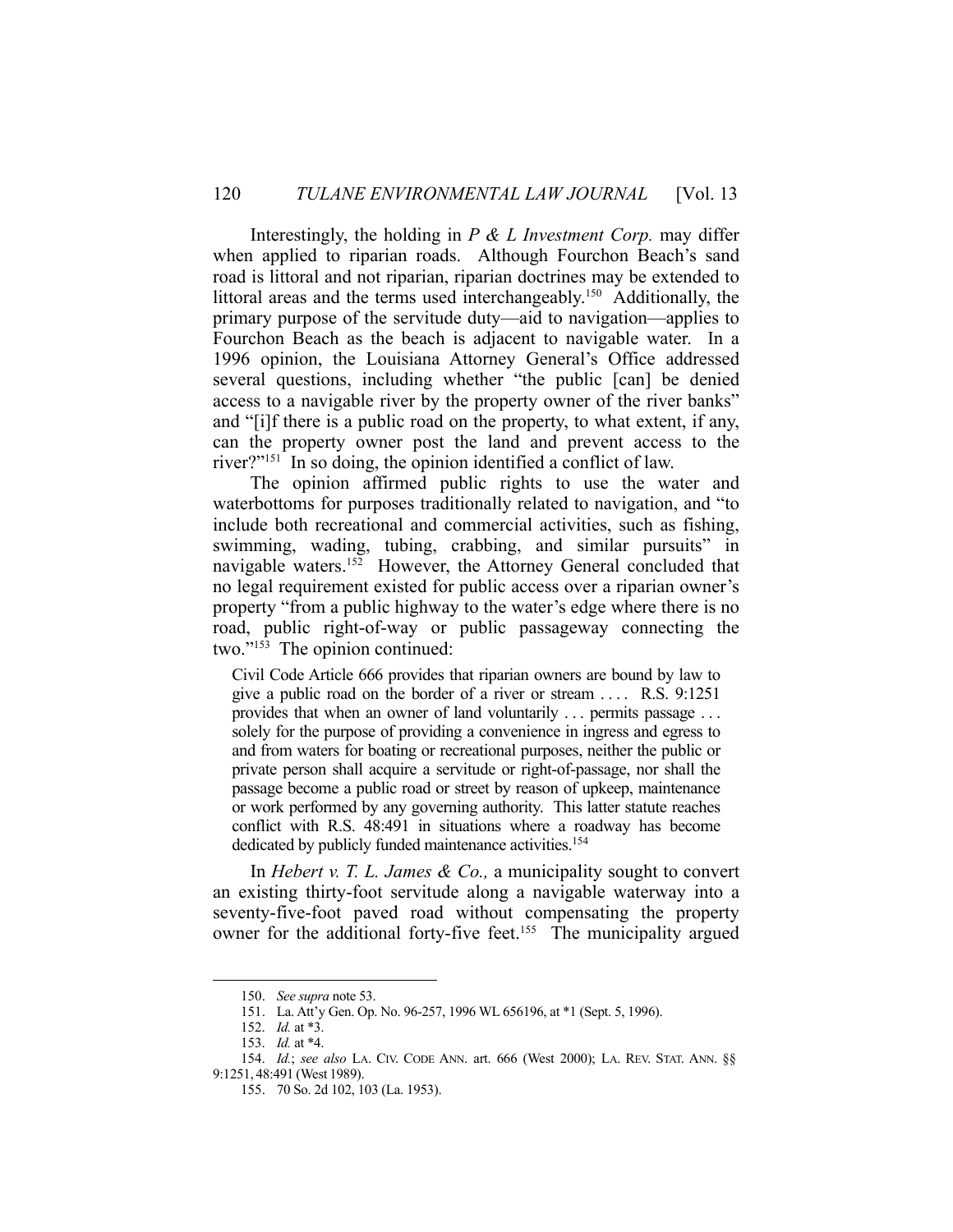that the servitude imposed by law is not limited to specific widths.156 The property owners argued that the servitude provides particular purposes incident to navigation, not general public road purposes.<sup>157</sup> The court concluded that the public road servitude imposed by the Civil Code is restricted to purposes incident to the navigable character of the proximate waterbody; thus, the government's position was untenable.158

 An earlier case, *Village of Moreauville v. Boyer*, involved the same Civil Code servitude duty at issue in *T.L. James & Co.*159 In *Village of Moreauville*, the government sought to obtain a servitude wide enough to include a sidewalk along the road.<sup>160</sup> The court denied the government's request, noting that a servitude is a "debt inherent  $\ldots$  in the title to the property."<sup>161</sup> The Legislature cannot create a new servitude where none exists without compensating the landowner or unconstitutionally taking private property.<sup>162</sup> By virtue of fronting navigable water, the title to the land is inherently burdened with a public road servitude, not a public sidewalk servitude.<sup>163</sup>

 A civil law equivalent to the common law easement by necessity also exists, potentially challenging the Louisiana Attorney General's determination that landowners have no duty to provide access from a public road to public property.164 The Civil Code establishes a "right of passage" for private property owners who lack access to a public road.165 This provision allows the landowner to demand a courtcreated right of passage over neighboring land or to seek court approval of an agreement providing for such a right; simply receiving permission to use the land of a neighbor as access to a public road is insufficient.166 The right of passage only provides access from the enclosed property to the nearest public roadway.<sup>167</sup> Furthermore, the right only allows one to cross the neighbor's land; the neighbor has no

1

 165. *See* LA. CIV. CODE ANN. art. 689 (West 2000) ("The owner of an estate that has no access to a public road may claim a right of passage over neighboring property to the nearest public road. He is bound to indemnify his neighbor for the damage he may occasion."); *Smith*, 620 So. 2d at 1187.

166. *See Smith*, 620 So. 2d at 1172.

 167. *See* LA. CIV. CODE ANN. art. 689 (West 2000); Rockholt v. Keaty, 237 So. 2d 663, 668 (La. 1970).

 <sup>156.</sup> *See id.* at 104.

 <sup>157.</sup> *See id.* at 106.

 <sup>158.</sup> *See id.* at 108-09.

 <sup>159. 71</sup> So. 187 (La. 1916).

 <sup>160.</sup> *See id.* at 188-89.

 <sup>161.</sup> *Id.* at 189-90.

 <sup>162.</sup> *See id.* at 190.

 <sup>163.</sup> *See id.* at 189-90.

 <sup>164.</sup> *See* Smith v. State, 620 So. 2d 1172, 1186-87 (La. Ct. App. 1992).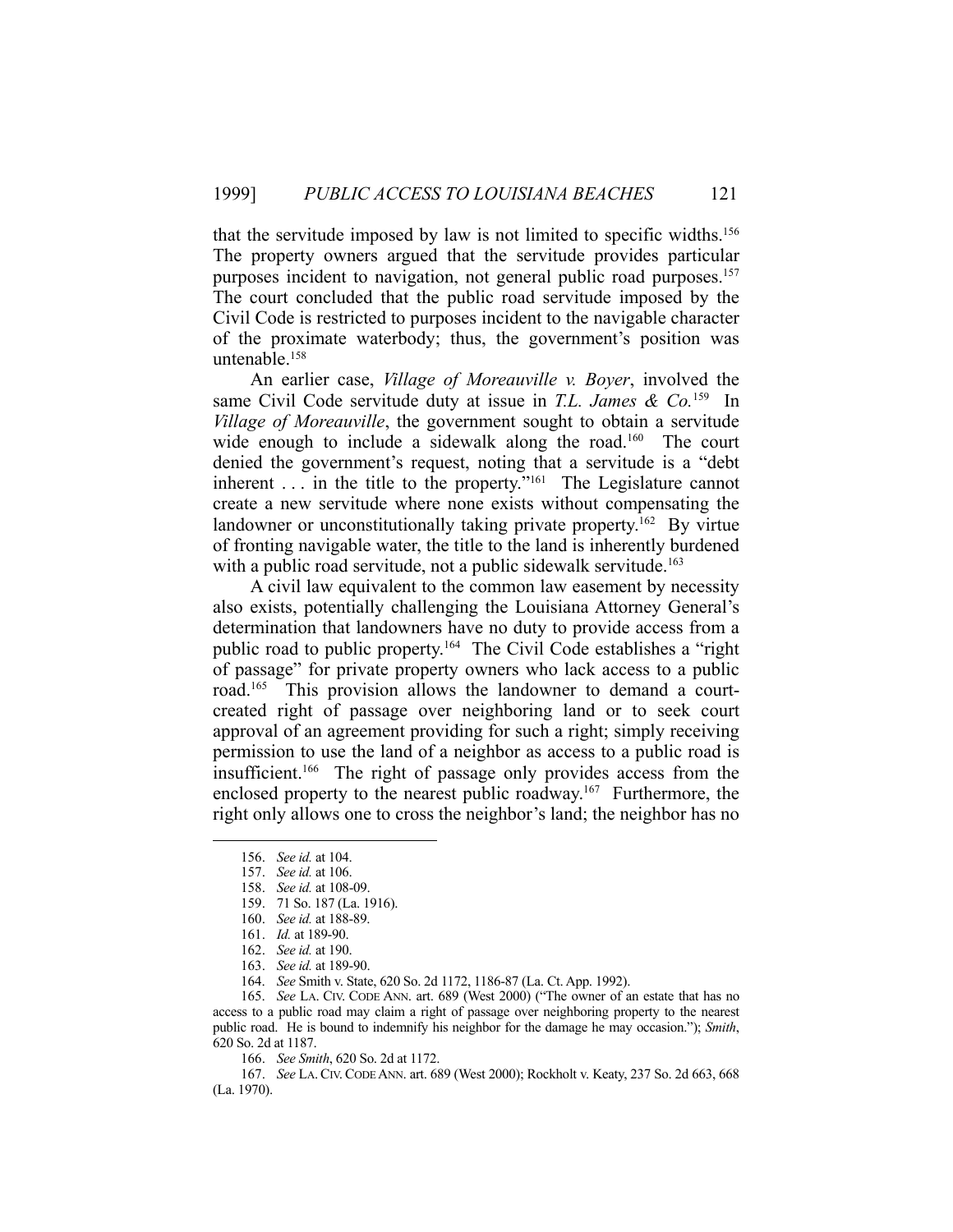responsibility for building or maintaining the roadway used by another.168 Arguably, the publicly owned wet sand shore along Fourchon Beach and other beaches is isolated property, which would support a right of passage over private property to the nearest roadway.

## V. CONCLUDING NOTES ON THE LIMITATIONS OF LAW

 To determine whether the public has access to Fourchon Beach, one must examine legal principles relevant to natural processes such as avulsion, erosion, submersion, and storms. Adopting the Texas approach, as expressed in *City of Corpus Christi*, and finding public ownership of the property would conclusively allow for public access, regulated by the state as one of the rights inherent to ownership.<sup>169</sup> Failing this, the public trust doctrine or the Civil Code may establish a burden of public access on the property despite private ownership. Lastly, the sand road may qualify as a public road, thereby providing public access.

 None of the public comments, articles, or doctrines discussed herein can address the two issues at the heart of the matter, as they are issues that only the residents and users of Fourchon Beach can resolve. First, many beach users want a guarantee that they may continue to use the beach in the manner in which they are accustomed.170 The complaints are not entirely founded in public access but in the nature of the access. Even under the Caillouet proposal, most of the public would still have access to Fourchon Beach.171 Pedestrian access would remain and many all-terrain vehicles would be able to fit between the pilings.<sup>172</sup> The Caillouet proposal would not bar beach access; rather, the proposal would substantially change the nature of access and limit the activities available to beachgoers.<sup>173</sup> However, public ownership or a public access servitude offers no guarantee that these same limitations will not occur in the future.

 The public owns a variety of properties, many of which have reasonable restrictions placed upon them for the safety of visitors or

 <sup>168.</sup> *See* Martini v. Cowart, 23 So. 2d 655, 657 (La. Ct. App. 1945).

 <sup>169.</sup> *See* City of Corpus Christi v. Davis, 622 S.W.2d 640, 643 (Tex. Ct. App. 1981); *see also supra* notes 96-97 and accompanying text.

 <sup>170.</sup> *See* Weiss, *supra* note 18, at B3; Susan Terrebonne, Remarks, *supra* note 69.

 <sup>171.</sup> *See supra* text accompanying notes 30-32.

 <sup>172.</sup> *See* Joe Macaluso, *Trashing Paradise*, BATON ROUGE ADVOC., July 19, 1998, at C18.

 <sup>173.</sup> *See supra* text accompanying notes 30-32; *cf.* Shanks v. Forsyth County Park Auth., Inc., 869 F. Supp. 1231, 1238 (M.D.N.C. 1994) (holding a motorcycle ban inside a county park constitutional because it did not forbid travel but merely regulated the method of travel).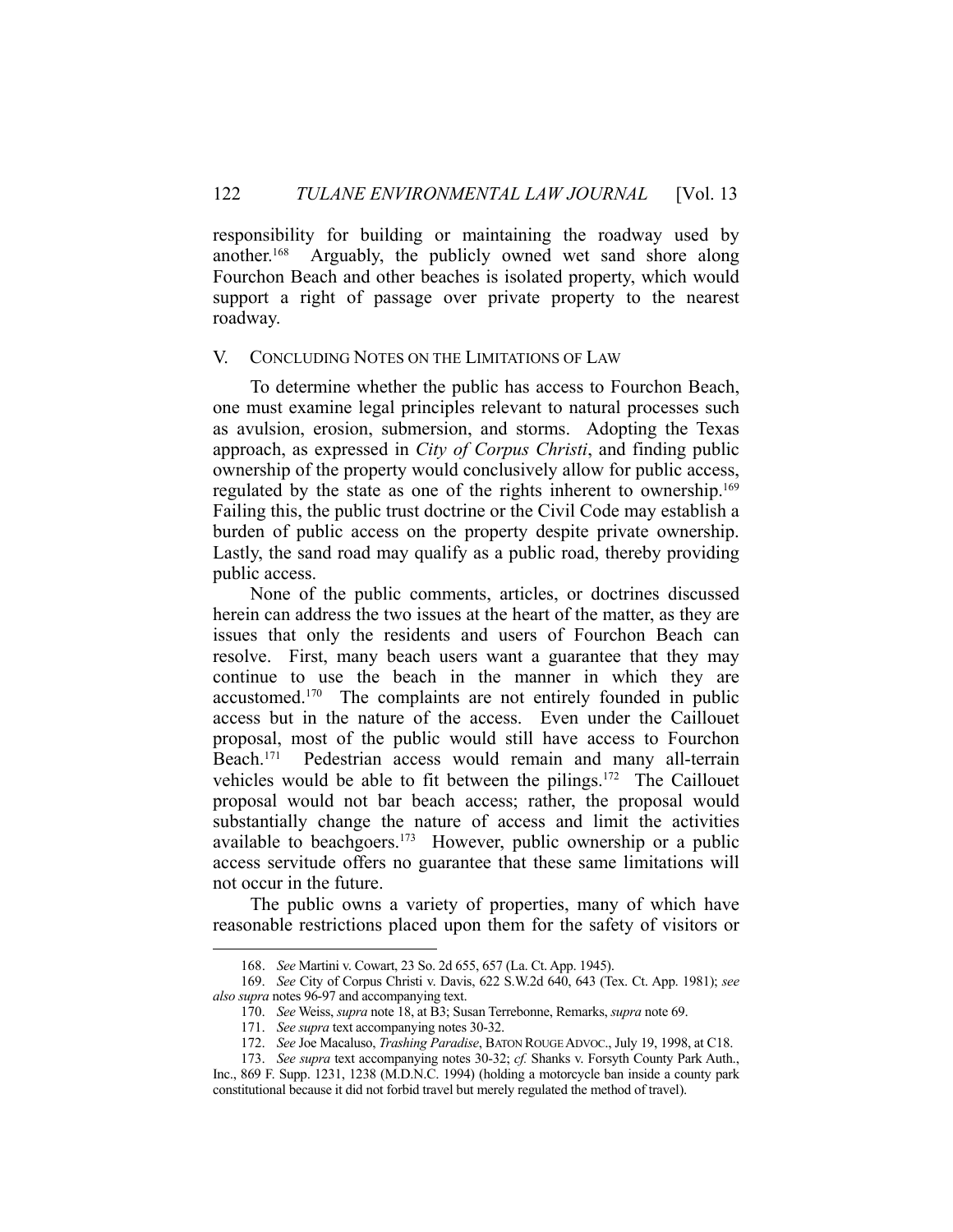for the protection of the property itself. Parks, monuments, schools, fire stations, and libraries are all publicly owned. The regulation and behavior of the public visitor reflects the diversity of activities appropriate to each place. Given the rarity of Gulf Coast beaches in Louisiana, one could reasonably argue that prohibiting or restricting vehicular access and other activities that threaten the continued viability of Fourchon Beach is entirely appropriate. Even on public roads, there is no right to drive a motor vehicle; driving is a privilege subject to reasonable state regulations.<sup>174</sup> However, restricting the nature of public use on public property is a function of government, not a neighboring landowner.

 Second, consensus on the best use of Fourchon Beach does not exist, as reflected in the state and parish "coastal zone management programs" (CZMPs).175 The state CZMP recognizes the various uses of coastal areas, and in particular, special features such as beaches.<sup>176</sup> Louisiana Revised Statute 49:214.27(c) establishes goals to be incorporated into guidelines for the implementation of the parish CZMP:

Recognize the value of special features of the coastal zone such as . . . recreation areas, . . . and other areas where developments and facilities are dependent upon the utilization of or access to coastal waters, and ... manage those areas so as to enhance their value to the people of Louisiana.<sup>177</sup>

 The guidelines developed under the statute include special sections relating to various activities but none directly addressing recreational access.<sup>178</sup> However, general guidelines apply to all uses and indicate that adverse impacts are to be avoided, to the maximum extent practicable.179 Adverse impacts include "[d]estruction or adverse alterations of ... beaches, dunes, barrier islands, ... disruption of existing social patterns . . . [and] adverse alteration or destruction of public parks, shoreline access points, public works,

 <sup>174.</sup> *See* Everhardt v. City of New Orleans, 217 So. 2d 400, 412 (La., 1968); *see also* LA. REV. STAT.ANN. § 33:1236(2)(a), (15), (17), (18), (20) (West 1989).

 <sup>175.</sup> *See* Coastal Zone Management Act of 1972 (CZMA), 16 U.S.C. §§ 1451-1465 (1994 & Supp III 1997). Section 1452 specifically requires CZMPs. *See id.* § 1452.

 <sup>176.</sup> *See* LA. REV. STAT.ANN. § 49:214.27 (West 1989); 45 Fed. Reg. 64615, 64615 (1980). The CZMA was amended in 1976 to include beach access as one of the factors states must address in their coastal zone management plans. *See* 16 U.S.C. § 1452 (2)(E) (1994).

 <sup>177.</sup> LA. REV. STAT. ANN. § 49:214.27(C)(4) (West Supp. 2000); *see also id.* § 49:214.27(C)(10) (listing goal of providing "ways to enhance opportunities for the use and enjoyment of the recreational values of the coastal zone").

 <sup>178.</sup> *See* LA.ADMIN.CODE tit. 43, § I–701 (1990).

 <sup>179.</sup> *See id.*